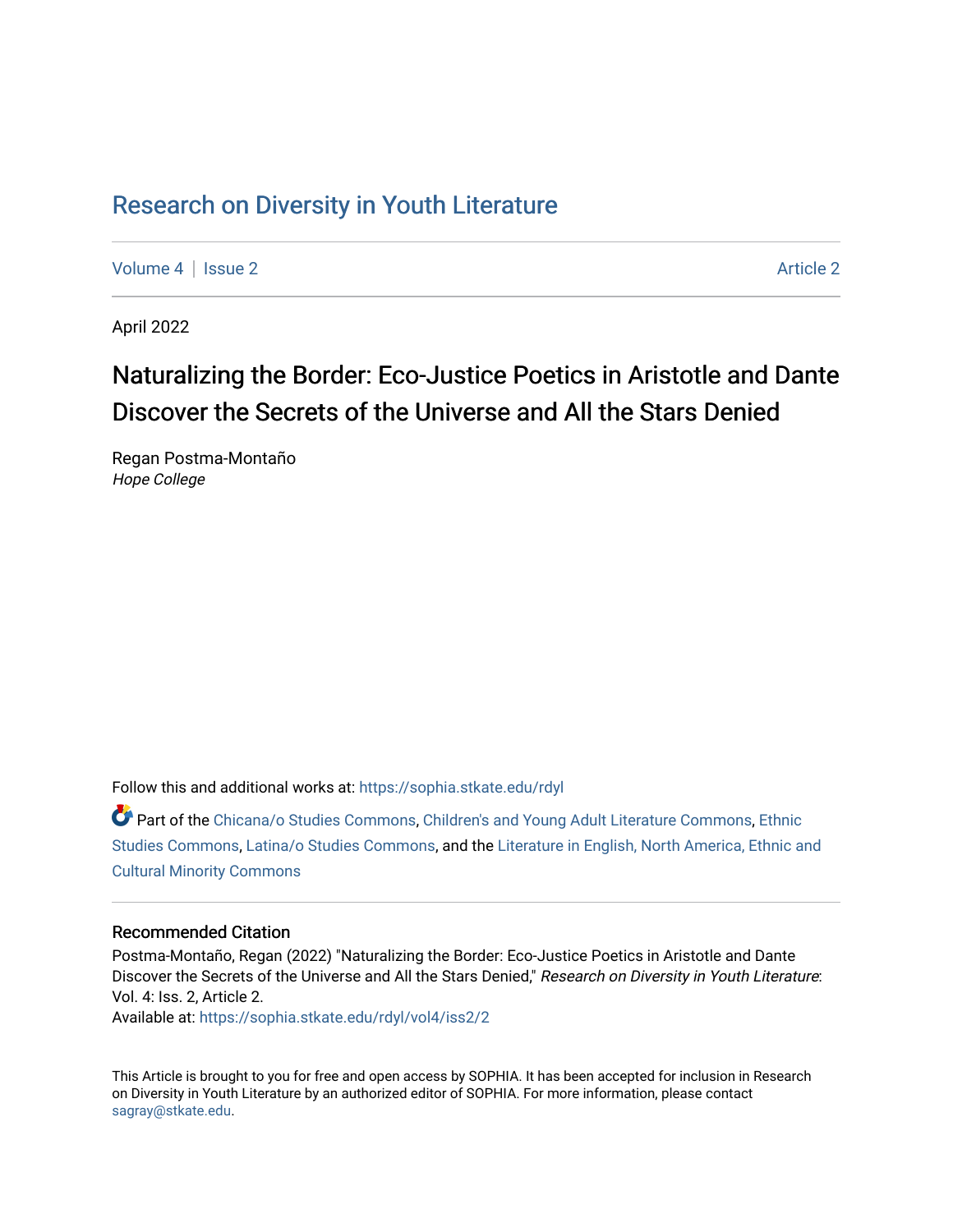If we understand ourselves as part of a living ecosystem continually being shaped by and shaping us, then everything we do has ecological implications, and every attempt to mend or protect our ecosystem is inevitably rooted in questions of social justice. -Aurora Levins Morales, *Medicine Stories*

The impetus for my study is the persistent marginalization and exclusion of Latinx writers and artists, as well as Latinx peoples more broadly, from many mainline environmental conversations, which often construct a false binary between environmental and social justice issues. Via an analysis of two Latinx historical young adult novels set in the US/Mexico borderlands, Benjamin Alire Sáenz's *Aristotle and Dante Discover the Secrets of the Universe*  (2012) and Guadalupe García McCall's *All the Stars Denied* (2018), I highlight the importance of centering Latinx voices, especially young Latinx voices, in these discussions on eco-justice for the way these voices challenge the field of environmental studies as a whole and enable us to preserve and generate more mutual connections between humans and nature.

The reason for choosing these novels for a study on Latinx forms of eco-justice is that both *Aristotle and Dante* and *All the Stars Denied* strategically intertwine resistance to social and political crises with corresponding environmental concerns. While a surface reading of these novels may suggest that neither novel speaks to environmental concerns, my examination yields a deep awareness of the role of the natural world in the young adult characters' lives. In *Aristotle and Dante*, for example, the desert landscape of the borderlands around El Paso, Texas serves as a transformative and reparative space in which the two titular characters work through questions of identity and toward acceptance of the love they have for each other. *All the Stars Denied,*  which concerns the unlawful discrimination and deportation of Estrella and her family to Mexico despite their status as US citizens, highlights the role of the environment via eco-poetry. Indeed,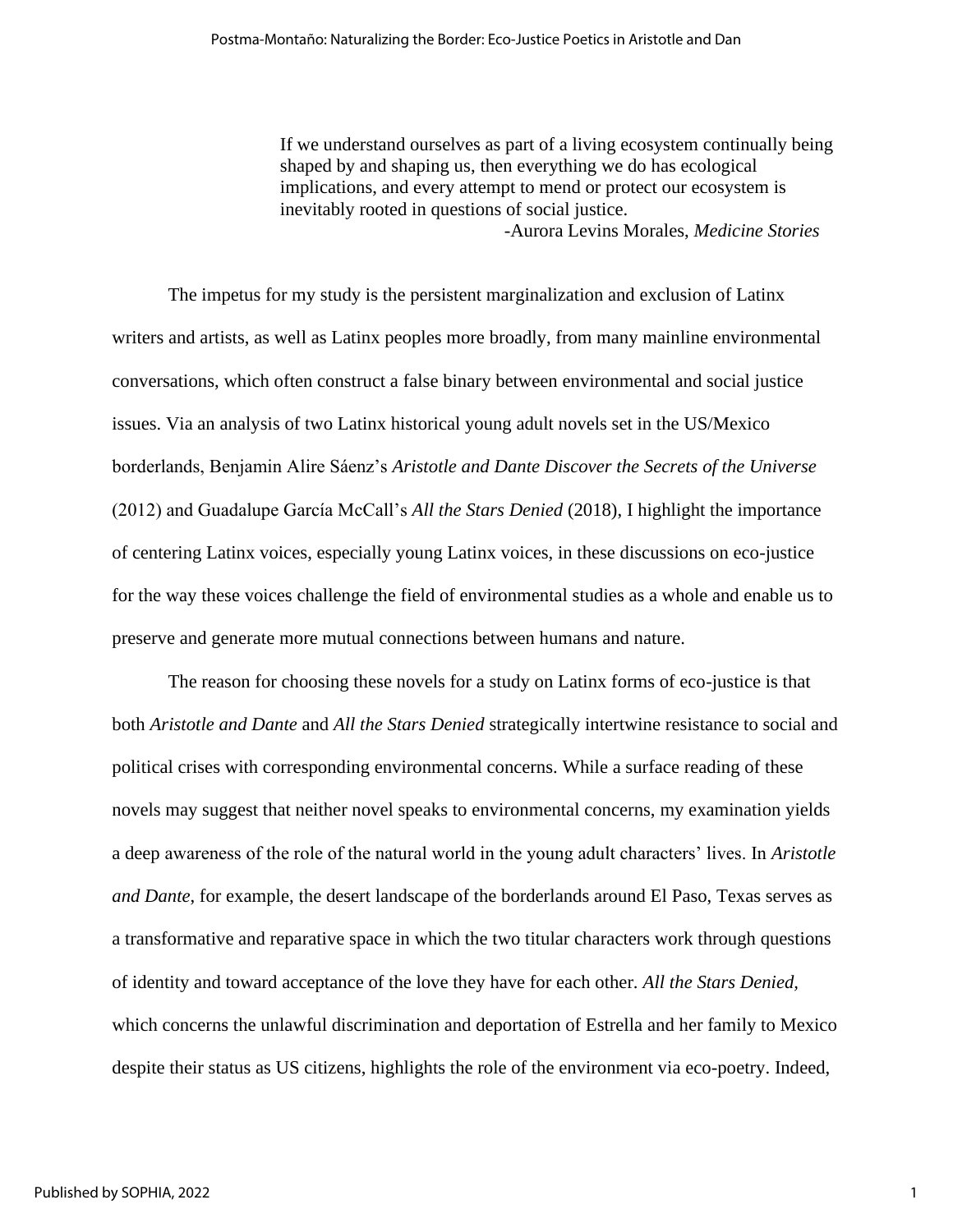in the midst of injustices, Estrella writes eco-poems which, I argue, should be read as an important mode for Estrella to affirm her connections to the land her family has called home for generations. At the forefront of my study then is the notion that *Aristotle and Dante* and *All the Stars Denied* use eco-justice poetics<sup>1</sup> to position the natural world as central to the well-being of people and as interconnected to social justice issues.

This intertwining of social issues with environmental concerns is a hallmark of Latinx environmentalist thought and action.<sup>2</sup> Aurora Levins Morales in *Medicine Stories: Essays for Radicals*, for example, observes that every social struggle invariably is an ecological struggle. The converse is also true, as every ecological struggle "must also be embedded in the call for universal social justice" (9). This bold statement further leads us to understand that if we see "ourselves as part of a living ecosystem continually being shaped by and shaping us, then everything we do has ecological implications, and every attempt to mend or protect our ecosystem is inevitably rooted in questions of social justice" (4). To Levins Morales the segregation of social justice movements and environmental activism constrains both efforts because human oppression and environmental degradation often intertwine. As she insists, an eco-activism with a narrow focus on wildlife and wilderness, that is, one that primarily focuses on the conservation of species and the preservation of wilderness, does not and cannot account for "the unequal impacts of ecological destruction on different groups of people, or the different relationships they may have to land, water, trees, and other species" (6). In the end, such a

 $1$  By "eco-justice poetics" I refer to the use of environmental metaphors and eco-poetry with environmental and social justice ends.

<sup>2</sup> With "Latinx Environmentalisms" I draw on Wald, Vázquez, Solis Ybarra, and Ray in *Latinx Environmentalisms: Place, Justice, and the Decolonial* who use the term to underscore "the variety of ways in which Latinx cultures are often...environmental but hardly ever identify as environmentalist" (3). The term constitutes a "political choice to redress the vacuum of attention given to Latinx environmental thought, particularly in literature and cultural productions" (3).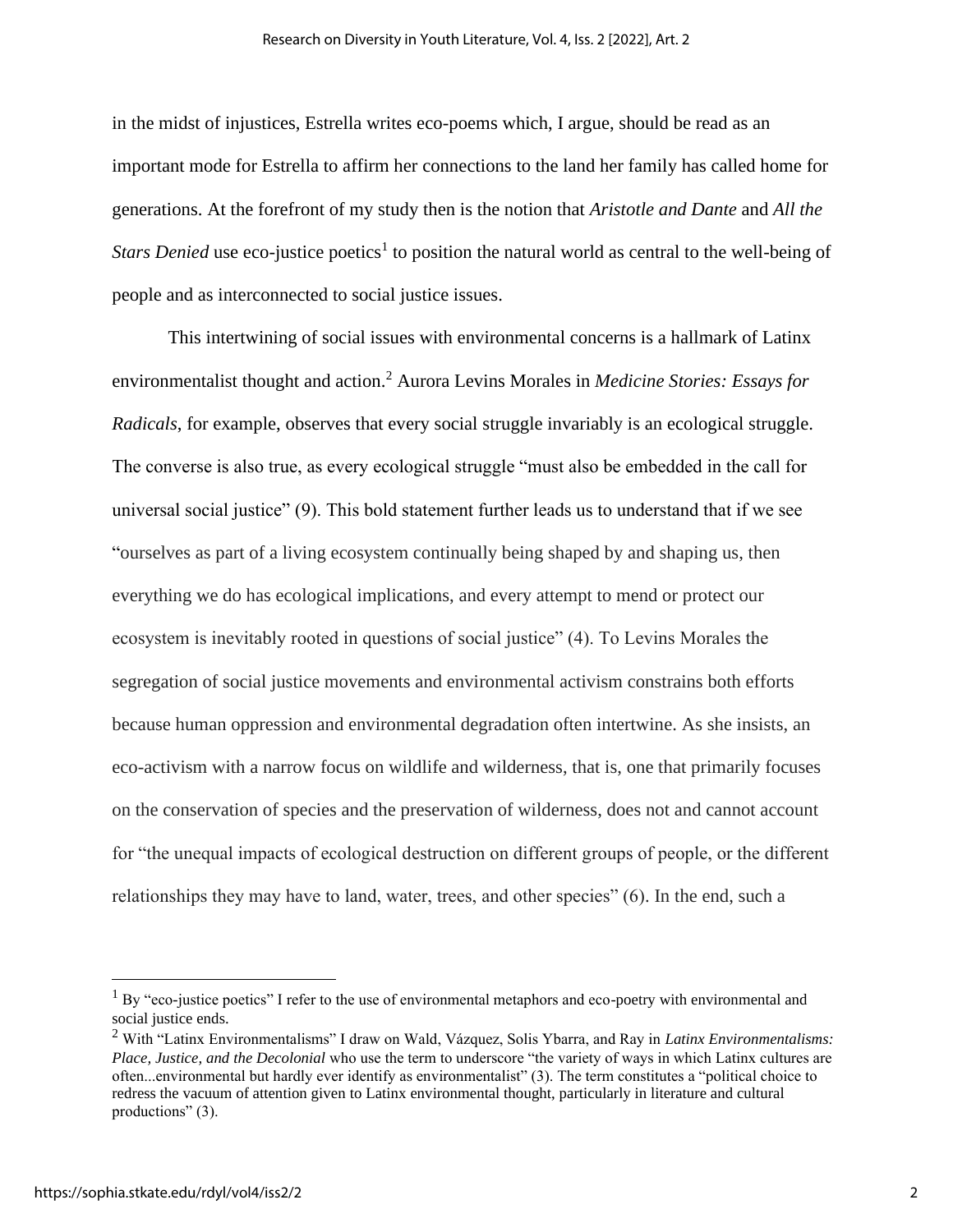narrow focus, which is usually the recourse of middle-class, urban whites, "ends up perpetuating the injustices that are blocking our way toward lasting solutions" (6). For Levins Morales, in order for "human society to be sustainable on earth, it must become inclusive, must take into account the well-being of each one of us" (4). Put another way, the inclusion of voices of all humans must be built into our collective vision of environmentalism even as our entire ecosystem needs to inform our vision of social justice (8-9).

My study thus seeks to redress what constitutes environmentalism and environmental young adult literature, insisting that for many Latinx peoples, as well as for other marginalized and racialized communities, engagement with nature and land is interconnected with social justice imperatives. From this lens, *Aristotle and Dante* and *All the Stars Denied*, I argue, perform an eco-justice intervention by deploying eco-poetics as a literary tactic to contest the marginalization and exclusion of Latinx scholars, writers, and activists from mainstream environmentalism. Rather than draw a bright line between society and nature, these novels link social justice endeavors—whether homophobia and border politics in *Aristotle and Dante* or the unlawful deportation of US citizens in *All the Stars Denied*—with an environmental awareness that sees the natural world of the borderlands as vital for human contemplation and growth.

That the characters in these novels possess deep ties to the natural world and the borderland landscapes in which they live should not come as a surprise. As Wald, Vázquez, Solis Ybarra, and Ray point out in *Latinx Environmentalisms: Place, Justice, and the Decolonial*, "Latinx literatures and cultural productions often offer deep and significant insights about environmental issues, environmental ethics, and the intertwining of environmental ills with the social ills of racism, capitalism, and colonialism" (3). At the same time, this bold insistence within Latinx literatures and cultural productions to acknowledge the interconnections between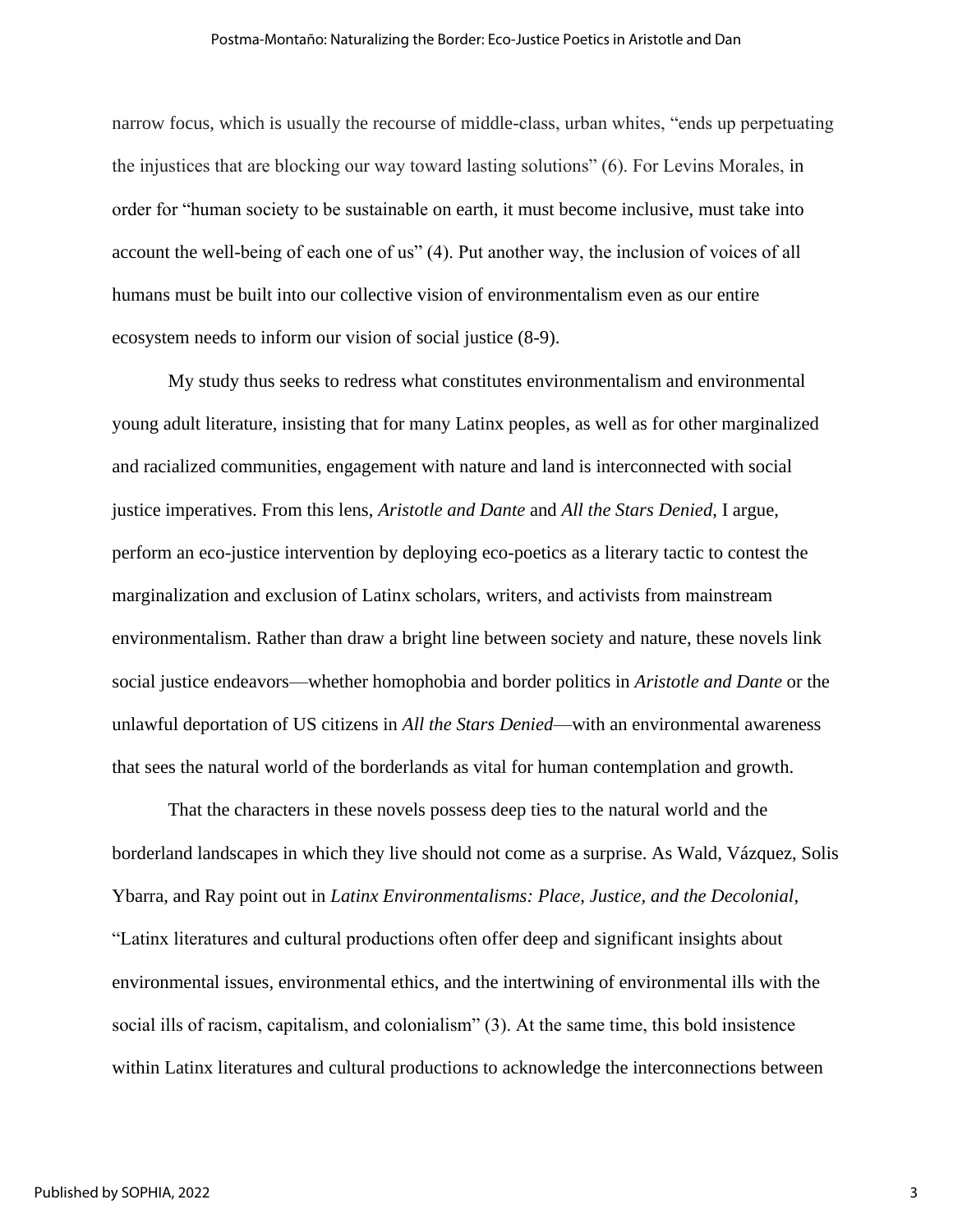environmental issues and racism, capitalism, and colonialism, to use the terms by Wald et al., may lead to the marginalization of what Latinx environmentalisms have to offer. Eco-activisms that work toward the preservation of wilderness and/or the conservation of species may not easily forgo their privileges, specifically when redefining the field could lead to questions of the easy alliances by mainstream environmentalism with whiteness, racism, and national belonging. This then is an important reason for expanding the environmental justice frame to include movements that take a more holistic approach to addressing such problems. With this in mind, I hope to illustrate the rich and needed Latinx ways of knowing and telling that inform eco-justice, as well as how these Latinx voices, as presented in Latinx young adult novels, might inspire future generations to a renewed understanding of the environment and the self and further still, to the fight for a more inclusive eco-activism.

#### **Healing the Borderlands in** *Aristotle and Dante Discover the Secrets of the Universe*

Set in the 1980s in the border city of El Paso, Texas and its desert environs, *Aristotle and Dante Discover the Secrets of the Universe* depicts the quandaries of ethnicity and sexuality faced by the two titular Mexican American male adolescent characters, fifteen-year-old Aristotle (Ari) Mendoza and Dante Quintana. When Ari, trying to escape his summer boredom, meets Dante at the local pool, the two become instant friends despite their many differences. While some of these differences are driven by the personality of each character, for example, Dante loves poetry and art while Ari finds it challenging to express himself, other differences involve social identities. In this regard, Dante's father works as a college professor while Ari's father works as a postal carrier, thus positioning class as an important distinction for each character. Furthermore, and to underscore racial and ethnic differences, Dante is fair skinned while Ari's complexion is darker, and Dante struggles with his ethnic identity while Ari is more at peace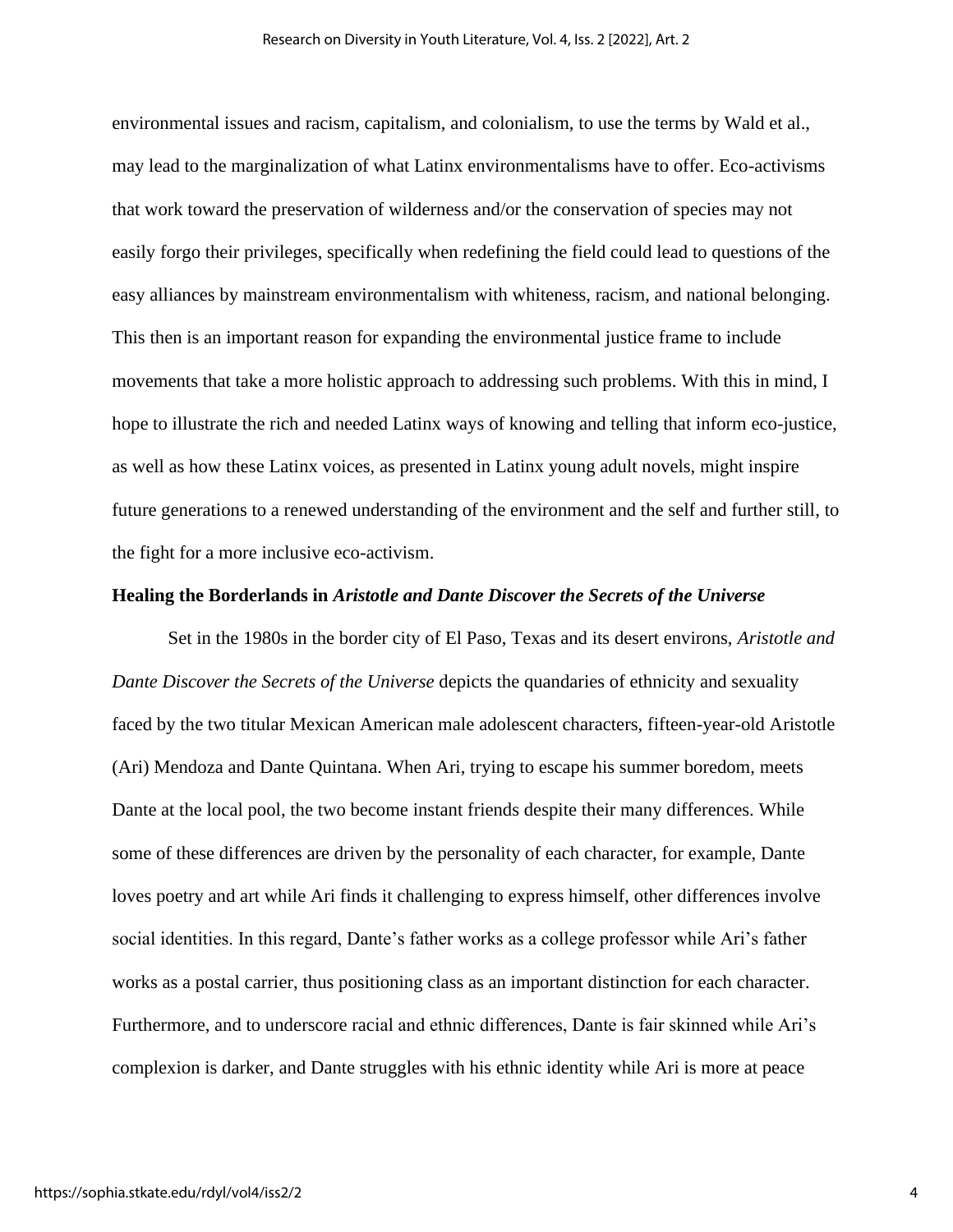with his but struggles to accept his sexual orientation. The novel in many ways treads between these differences as the two youths seek to understand the truths of their lives and "discover the secrets of the universe." I will return to these differences momentarily. For now though, I wish to advance the idea that the natural world of the borderlands serves as a key locus for Ari and Dante as they seek healing and find confidence in their Mexican American queer identities. In this, I argue that the desert borderlands become a place in which Ari and Dante can discover the secrets of the universe—a place in which to learn their Latinx identities, form supportive communities, and experience freedom via contemplation, discovery, and ultimately love.

We must remember, however, that the border and the borderlands are fraught spaces; their long history of racism and exclusion permeate our understanding of the desert environs around El Paso, Texas. Thus, even as we contemplate what Sáenz's counter-figuration of the desert borderlands offers, we also must reckon with the historical and present realities of the US/Mexico borderlands as spaces impacted by physical, environmental, and cultural violence.<sup>3</sup> The beginnings of this violence in the US/Mexico borderlands, as Chicanx writer and theorist Gloria Anzaldúa informs us, can be traced to the 1800s when "Anglos migrated illegally into Texas, which was then part of Mexico, in greater and greater numbers and gradually drove the *tejanos* (native Texans of Mexican descent) from their lands, committing all manner of atrocities against them" (28). The violence continued in and following the Treaty of Guadalupe Hidalgo (1848), which resulted in the border fence that "divides the Mexican people" and stripped "Indians and Mexicans of their land while their feet were still rooted in it. *Con el destierro y el exilio fuimos desuñados, destroncados, destripados*—we were jerked out by the roots, truncated, disemboweled, dispossessed, and separated from our identity and our history" (29-30). If we pay

<sup>3</sup> For more on racialized violence in the region, see *Refusing to Forget*.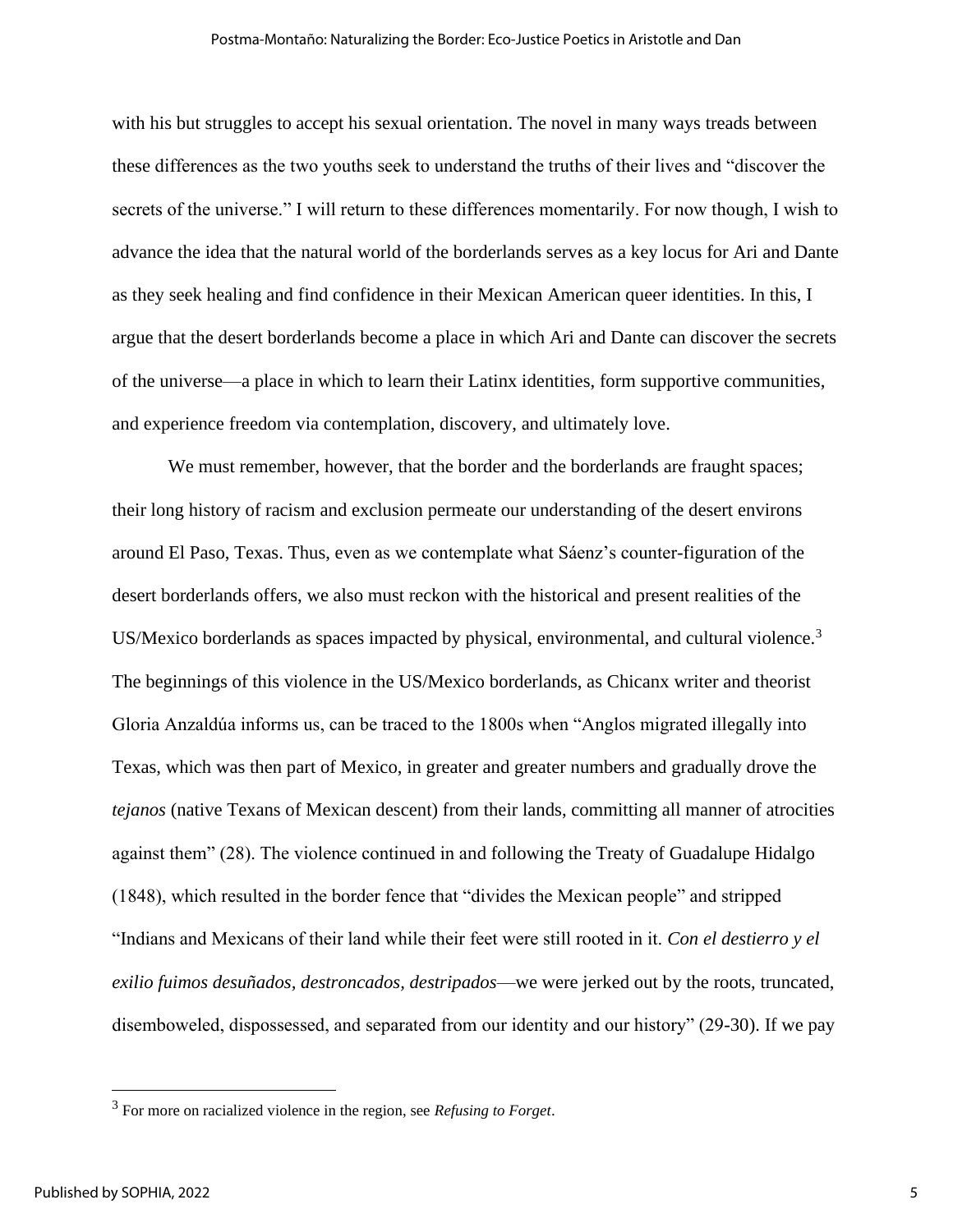close attention to Anzaldúa's environmental metaphors, they reveal the intertwining of land and Chicanx bodies. In this case, being "jerked out by the roots" entails an epistemological and ontological rupture, that is, separation from the land caused a separation "from our identity and our history." This "wounding," to use Anzaldúa's notion that the border is an "open wound" (24), in turn gives rise to toxic binaries, whether of peoples ("us" versus "them") or of relationships with the environment (human versus nature). The physical borderlands, in this way, are mapped onto psychological, sexual, and spiritual borderlands of the self.<sup>4</sup>

*Aristotle and Dante* evokes this wounding and existential crisis via Ari's dreams. In one such dream, Ari and his brother Bernardo, and then Ari and Dante, find themselves separated by the geo-political US/Mexico border between El Paso and Ciudad Juárez. In both instances they are unable to understand each other regardless of language, English or Spanish, and this separation and in-communication leaves Ari feeling "lost" and "alone" (Sáenz 78). At play in this dream, which Ari considers important for its foreboding questions of identity, is the way the border structures relationships, in terms of inter-personal and intra-personal connections—how one relates to others as well as how one understands oneself. We see this split emphasized in the demarcation of English and Spanish and the lack of understanding which contrasts with the fluidity and hybridity of language use in the borderlands region. Anzaldúa describes her hybrid borderland language, for example, in terms of a rich mixing and switching of codes between English, Castilian Spanish, North Mexican dialect, Tex-Mex, and Nahuatl (20). What is needed, therefore, are alternate ways of thinking that lead toward connection, hybridity, and healing that lead to the secrets of the universe.

 $4$  For a further exploration of the natural borderlands and the impact of racialized environmental degradation in the work of Anzaldúa and Jovita González, see Solis Ybarra's article "Borderlands as Bio-Region" in which she underscores the ways "colonization, exploitation, and racism impact the land and its people" (176).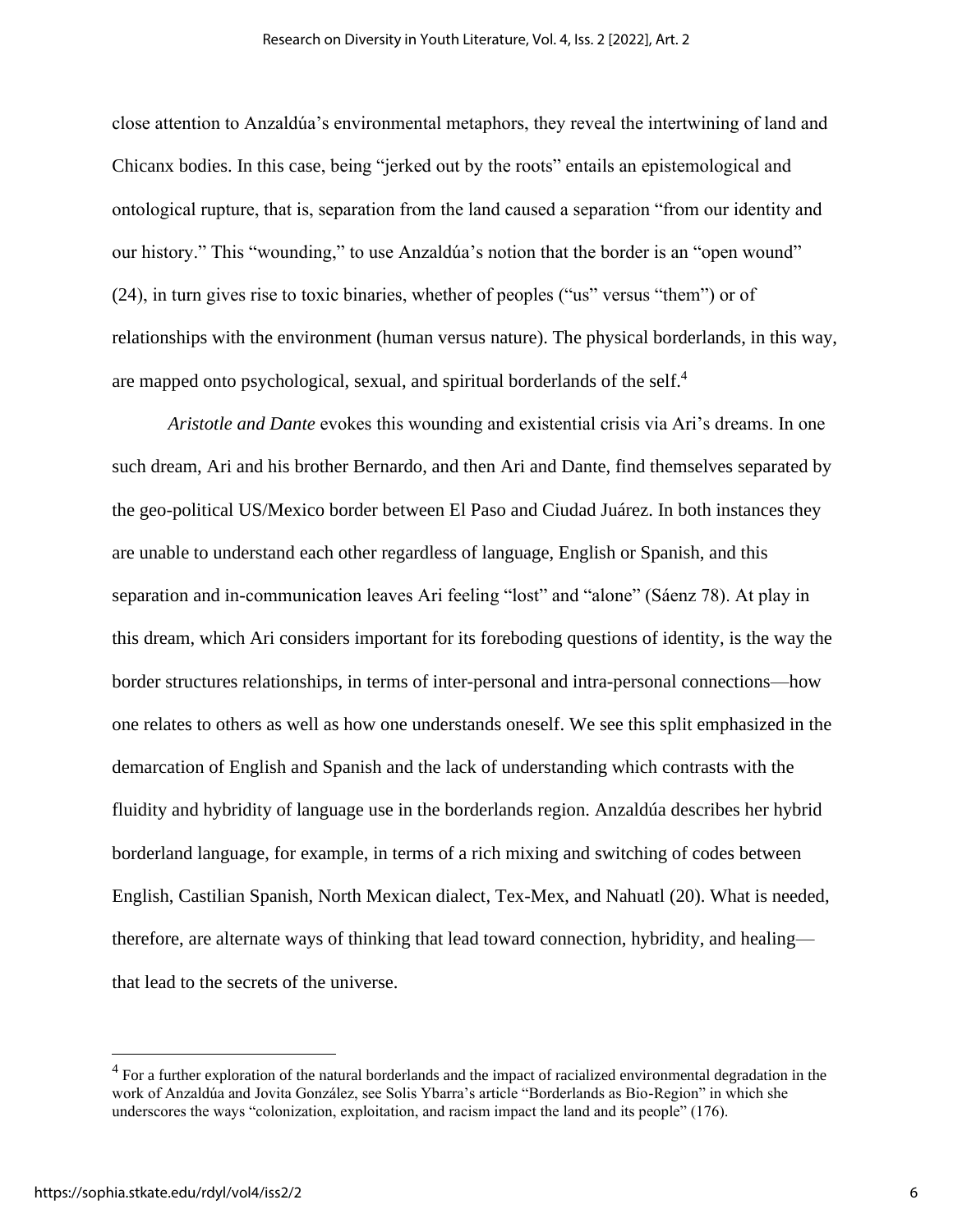These alternate ways of thinking do not come easily because, as Anzaldúa points out, the border, in addition to dividing countries, also divides people. It divides them not only from each other but also, in its most insidious ways, parts people from the inside out. The border, understood in this way, reveals itself in Ari's dreams as he finds himself split in two. Anzaldúa captures this phenomenon perfectly in her notation that the border is a 1,950 mile-long wound "running down the length of my body, / staking fence rods in my flesh, / splits me splits me / *me raja me raja*" (24). As she further states, "our psyches resemble the bordertowns and are populated by the same people. The struggle has always been inner, and is played out in the outer terrains. Awareness of our situation must come before inner changes, which in turn come before changes in society. Nothing happens in the 'real' world unless it first happens in the images in our head" (109). From this theoretical lens that has us investigate how the outer realities of the border are mapped onto the psyche, the next step forward in our examination of *Aristotle and Dante* is to look closely at the ways in which "awareness of the situation" leads to inner changes that have the possibility to propel societal changes.

The transformation of Ari, from a person split in two, and of Ari and Dante, with their many differences, comes in the form of a reconceptualization of the borderlands, that is, in an epistemological shift in which the borderlands and their desert environs are seen as the source of reparative possibilities. Much in the same way that Anzaldúa posits that nepantla, the interstitial place that means "torn between ways" in Nahuatl (100), becomes the launching point for a "third way," a new consciousness, a mestiza consciousness,<sup>5</sup> *Aristotle and Dante*, I propose, positions the concept of ecotones as an instrument of transformation. We first learn about ecotones when

<sup>&</sup>lt;sup>5</sup> For more information on nepantlera-ism and the new mestiza consciousness, see Keating.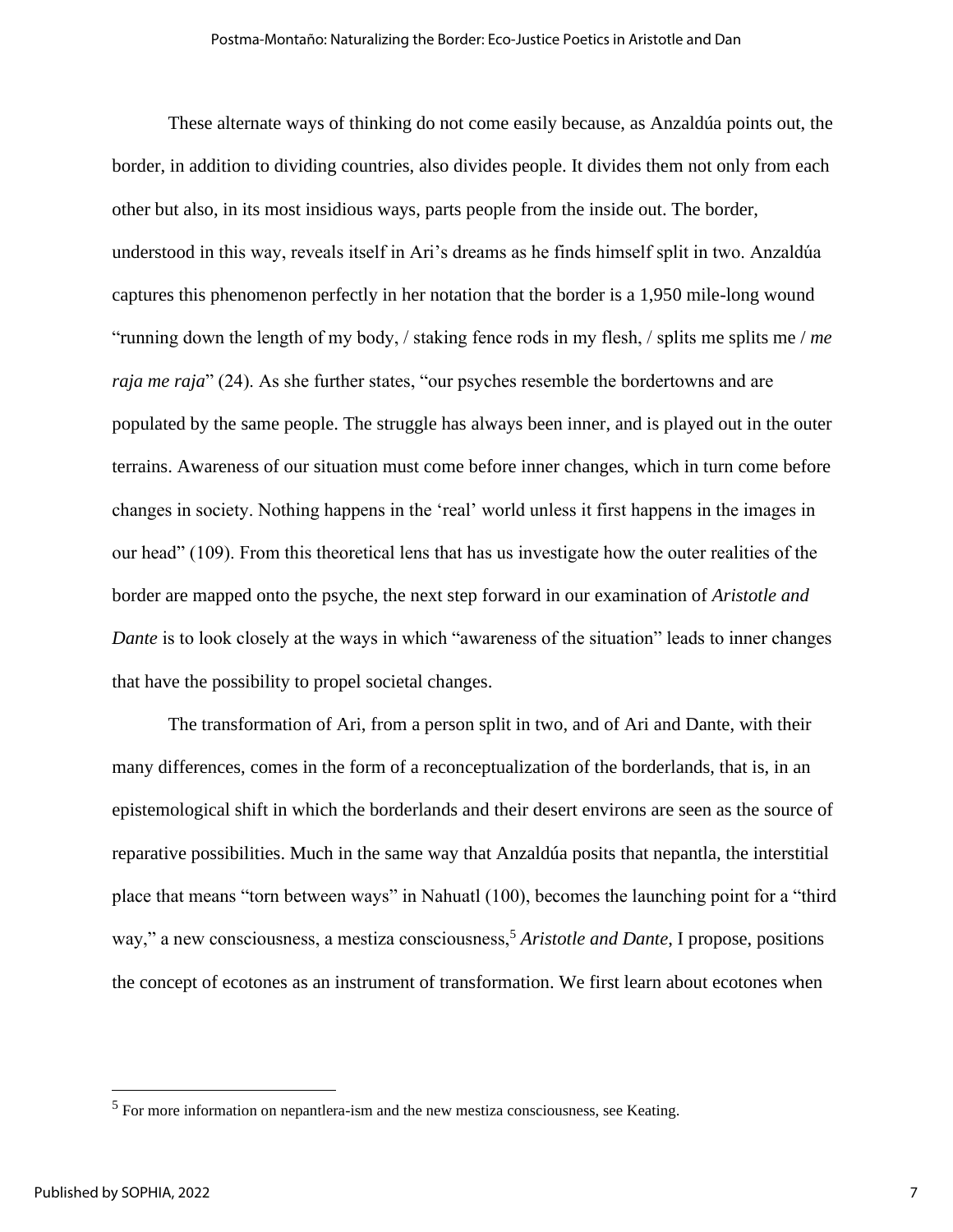Ari's mom, a teacher by trade, introduces the concept to Ari as a way to alleviate adolescent anxieties:

"Ari, do you know what an ecotone is?"

"It's the terrain where two different ecosystems meet. In an ecotone, the landscape will contain elements of the two different eco-systems. It's like a natural borderlands."

"Smart boy. In transition. I don't have to say anymore, do I?" (238)

Derived from an English element, the *eco*, and a borrowing from the Greek word for tension, ecotones are natural areas where two different ecosystems meet and where, because of this natural mestizaje, they boast higher levels of biodiversity. Thus, while, at first glance, the ecotone seems intended to address adolescent transitions, the ecotone takes on greater significance. In this, the ecotone, like Anzaldúa's borderlands, allows us better to understand how outer terrains can be mapped onto inner worlds where divisions exist, which in the case of the novel are psychological, sexual, and tied to ethnic belonging. In contrast to binary thinking, the "natural borderlands," Ari comes to realize through his mother's counsel, can be reconfigured in terms of positive assets, that is, as places that thrive *because* of their diversity. These new ways of seeing the borderlands, this newfound epistemology, will become significant as Ari and Dante search for the secrets of the universe. As Anzaldúa reminds us, to thrive in these kinds of spaces, "the future depends on the breaking down of paradigms, it depends on the straddling of two or more cultures. By creating a new mythos—that is, a change in the way we perceive reality, the way we see ourselves, and the ways we behave—*la mestiza* creates a new consciousness" (102). Thus, in the same way that Anzaldúa's notion of hybridity entails a rich consciousness, made of divergent and convergent "materials," ecotones, as presented in *Aristotle and Dante*, allow for a positive understanding of complex identities.

8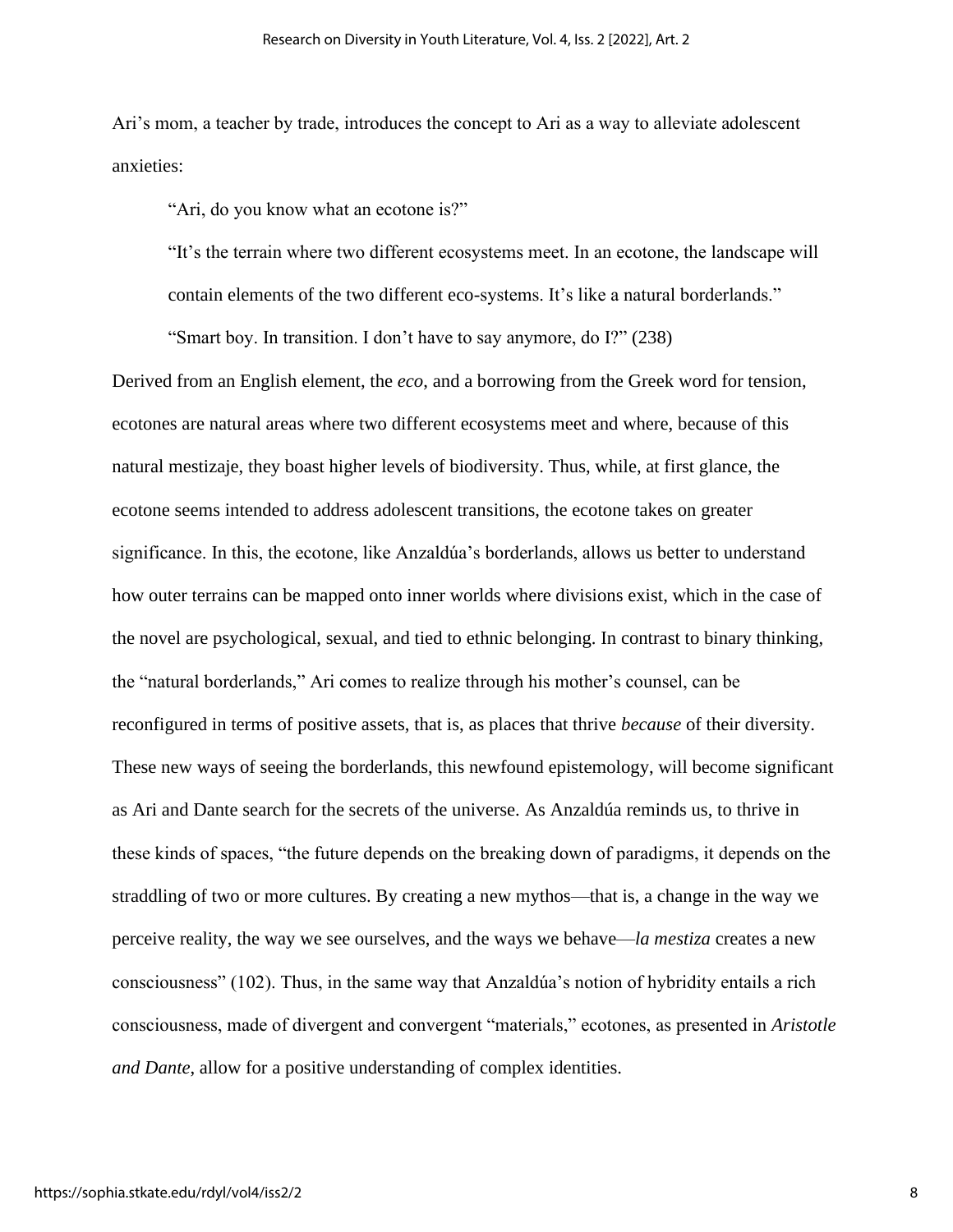And, this ecotone way of understanding is deeply needed. As Mexican American adolescents living in El Paso, Ari and Dante grapple, each in different ways, with different facets of identity, including sexuality, gender, ethnicity, class, and language, especially as these intersect. Dante, for example, worries about coming out to his parents because he believes that his sexuality will keep him from conforming to Mexican male gender expectations of producing heirs: "The thing is I love my dad. My mom too. And I keep wondering what they're going to say when I tell them that someday I want to marry a boy. I wonder how that's going to go over? I'm the only son. What's going to happen with the grandchildren thing? I hate that I'm going to disappoint them" (227). Ari likewise struggles with accepting his sexuality; however, Ari's worries are largely driven by fear of violence, specifically the troubling history of violence towards gay people in his family. For much of the novel, Ari does not know the reason why his older brother Bernardo is incarcerated. Much to Ari's dread, it turns out that Bernardo beat a transgender prostitute to death (331-32). To add to Ari's dilemma of accepting his sexual identity, he further learns that his Aunt Ophelia was rejected, for large parts of her life, by her family because of her romantic relationship with a female partner. Even in death, the extended family refuses to attend Aunt Ophelia's wake (284). Even more, an enraged classmate does not help Ari's problems, as Ari explains, "he got mad and called me a *pinchi joto* and all sorts of other names and he said he was gonna kick my ass all the way to the border" (205). To Ari, being gay means emotional rejection and physical violence.

Further, on another intersectional level, Ari and Dante also require an ecotone understanding as they consider their ethnic identities. The teenagers ask questions about this identity throughout the novel, pondering what it means to be a "real Mexican": Does it mean living in Mexico (44), being poor (45), "looking Mexican" (72), going by a nickname (38) or a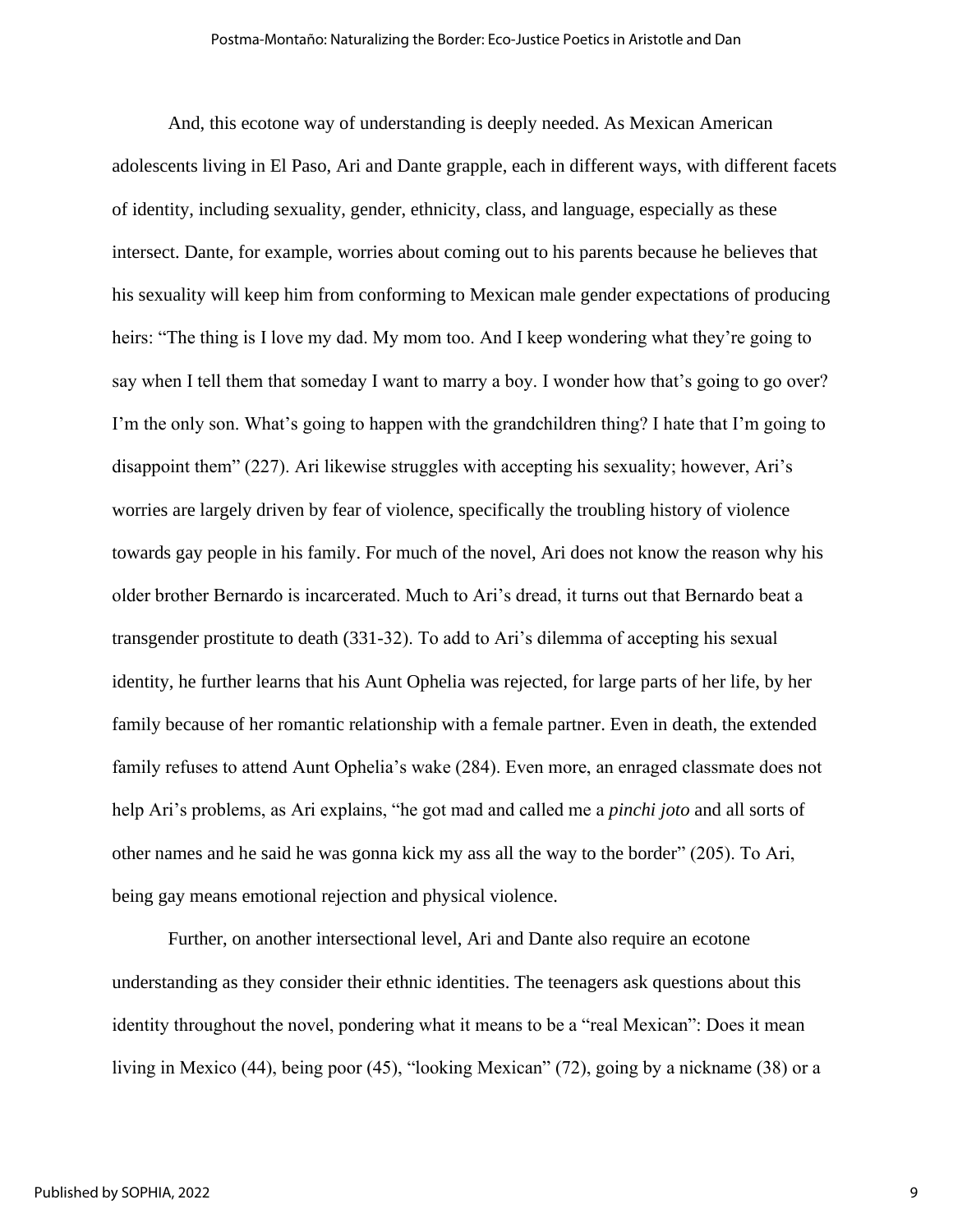Mexican-sounding name like Maximiliano (269), speaking Spanish (45, 87), driving a truck with chrome rims (193, 245), or liking menudo (273)? And can you be Mexican and an English professor (24)? Can you be a Mexican boy and kiss other boys (273)? These questions sometimes rub on Dante who feels that, perhaps for his lighter skin and his parents' educational attainments and social status, that "Mexicans don't like [him]" (40).

In the face of these questions, ecotones function as a way to re-imagine what before was a bifurcating, dualistic understanding of the world and of the self into a more cohesive, balanced ecology that celebrates intersecting identities as an asset. In other words, the youths' multiple identities can be strengths rather than deficits when properly viewed as such. What is required, then, is for this transfiguration of land and self to be activated. This transformation, which is reparative at its core, begins by radically reimagining the landscape of the borderlands.

In Ari's first trip to the desert outside the city limits of El Paso with Dante and his dad, Mr. Quintana, the three take turns looking at the stars in the night sky through a telescope, away from the light pollution of the city. As they stand in silence and Ari takes his turn looking through the telescope, he explains: "Something happened inside me as I looked out into the vast universe. Through that telescope, the world was closer and larger than I'd ever imagined. And it was all so beautiful and overwhelming and—I don't know—it made me aware that there was something inside of me that mattered" (42). As Dante watches Ari look through the telescope, Dante whispers "Someday, I'm going to discover all the secrets of the universe" (43). When Ari asks Dante what he will do with these secrets, Dante replies, "Maybe change the world" (43).

This initial experience marveling at the night sky grows Ari's fascination with the desert and he often drives the 1957 cherry-red Chevy pickup his parents gifted him for his  $16<sup>th</sup>$  birthday to the desert to hang out with his friends, a safe place where can contemplate the secrets of the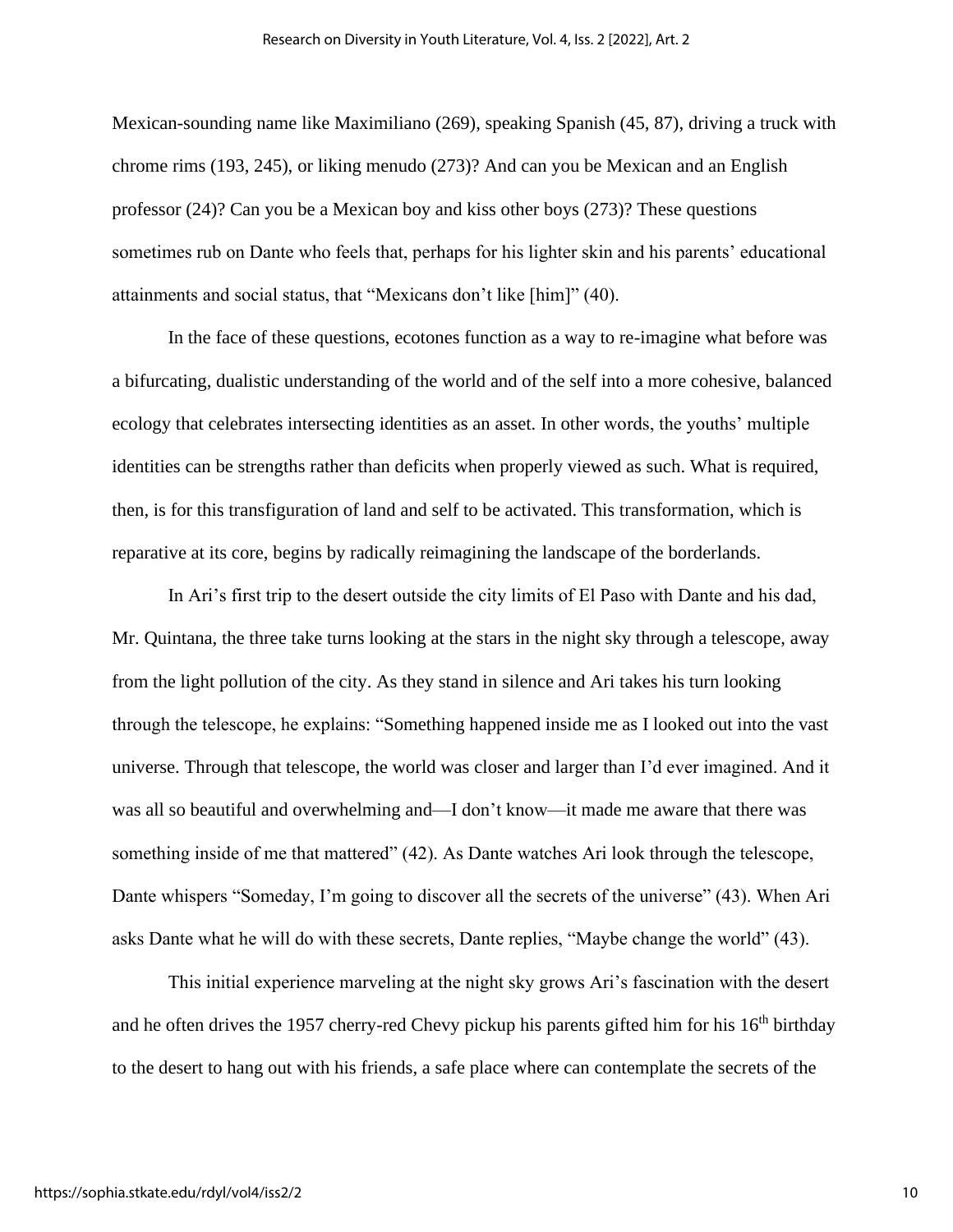universe (246). It is in this natural space where he begins to transform; his inner reflections allow him to see his value as a person—"there was something inside me that mattered" (42). Thus, to Ari and later to Dante, the desert becomes a transformative and reparative space where they realize what it means to be human, and, as we will come to see for Ari, what it means to accept his sexuality as a gay person.

The novel reinforces this connection between nature and Ari's self-acceptance and capacity for relationship in various references to animals and other elements of the natural world. In this, Ari comes to love of self through loving nature and letting nature reciprocate. This love of nature is first modeled for Ari by Dante. In a particularly heart-wrenching moment, Ari and Dante witness some neighborhood boys kill a little sparrow with a BB gun. Dante is deeply grieved and Ari agrees to help him bury the bird, although he does not "feel anything for the bird" (55). Following this moment Ari contemplates the experience, "As I walked home, I thought about birds and the meaning of their existence. Dante had an answer. I didn't. I didn't have any idea as to why birds existed. I'd never even asked myself the question. Dante's answer made sense to me. If we studied birds, maybe we could learn to be free. I think that's what he is saying" (55). In these moments, Ari connects with the natural world and begins to develop a renewed understanding of himself and his capacities.

This emotional connection with nature intensifies as Ari begins to imagine nature as a kind of lover. Driving back from Aunt Ophelia's funeral through the desert to El Paso, Ari gazes out the window at the black storm clouds ahead, opens the back window, and breathes in the smell of rain. The moment quickly becomes sensorial and sensual: "You could smell the rain in the desert even before a drop fell. I closed my eyes. I held my hand out and felt the first drop. It was like a kiss. The sky was kissing me. It was a nice thought. It was something Dante would

11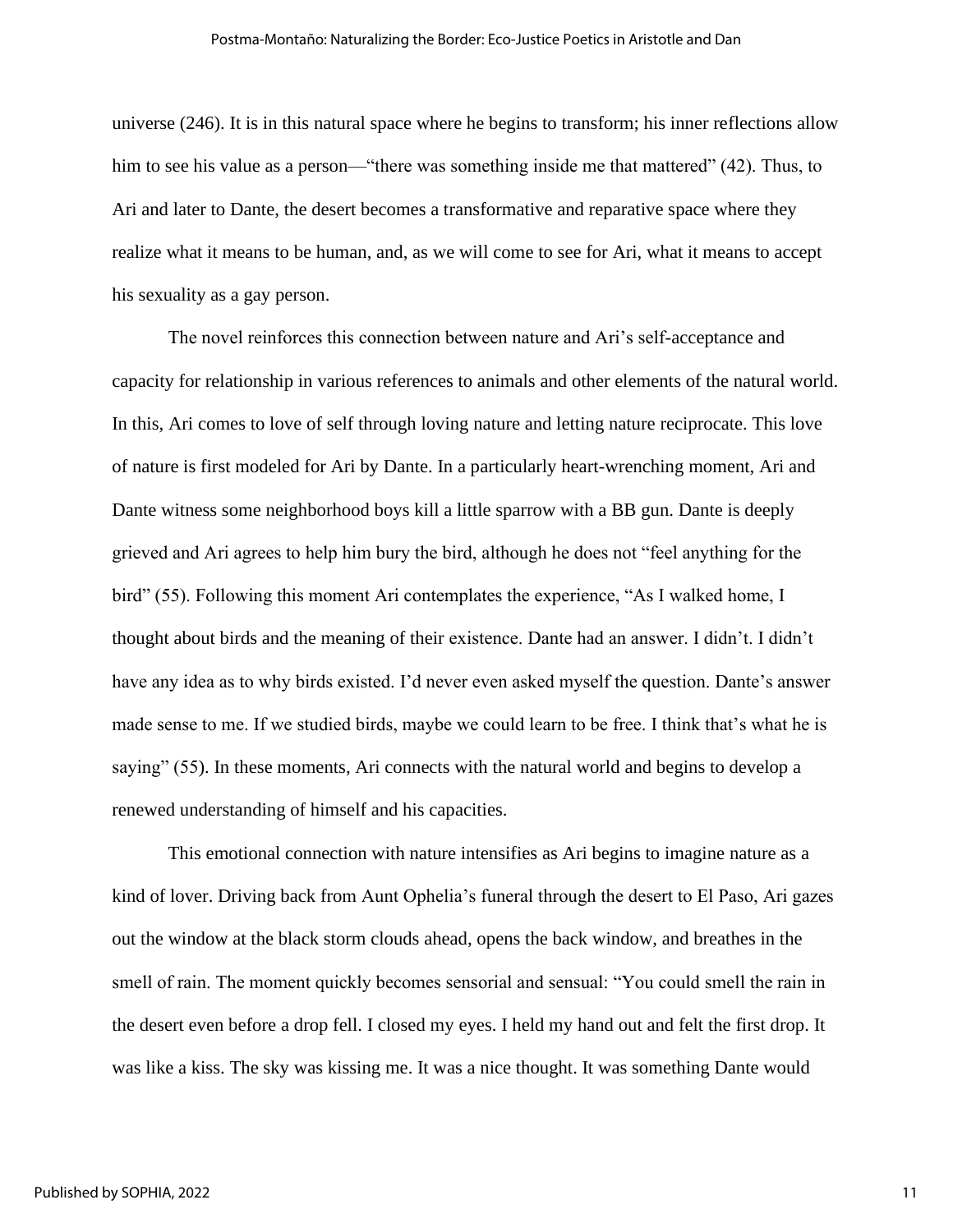have thought. I felt another drop then another. A kiss. A kiss. And then another kiss." (293). Via his growing relationship with nature, it seems, Ari becomes comfortable accepting Dante's kiss. Connecting with the desert borderlands allows him to accept himself as a human with sexual feelings. As if to emphasize this connection, it is the desert landscape in which we see Ari and Dante wrestle with their romantic love for each other in the final scene of the novel. The two head out in Ari's pickup after bowling with their parents. They discuss their first kiss and Ari's rejection of Dante when he said dishonestly that he did not feel anything. In the space of the desert, Ari and Dante recognize their deep love for each other and reconnect with a mutual, desired kiss. In another way, this ending of the novel in the desert marks Ari's love and acceptance not only of Dante but of himself and his sexuality:

As Dante and I lay on our backs in the bed of my pickup and gazed out at the summer stars, I was free. Imagine that. Aristotle Mendoza, a free man. I wasn't afraid anymore. I thought of that look on my mother's face when I'd told her I was ashamed. I thought of that look of love and compassion that she wore as she looked at me. "Ashamed? Of loving Dante?"

I took Dante's hand and held it.

How could I have ever been ashamed of loving Dante Quintana? (359)

Here the desert becomes a place where Ari's contemplation of love comes to fruition. In the desert ecotone, as opposed to in their homes or other customary social spaces, the two together map a new space of community where they find shelter, love, and friendship. In this space, we indeed see Ari letting himself love Dante, and further we see him finally loving himself. While many may consider this an idealistic ending for two young Mexican American gay men in the 1980s, as Angel Daniel Matos suggests, the novel offers "an alternative, more reparative take on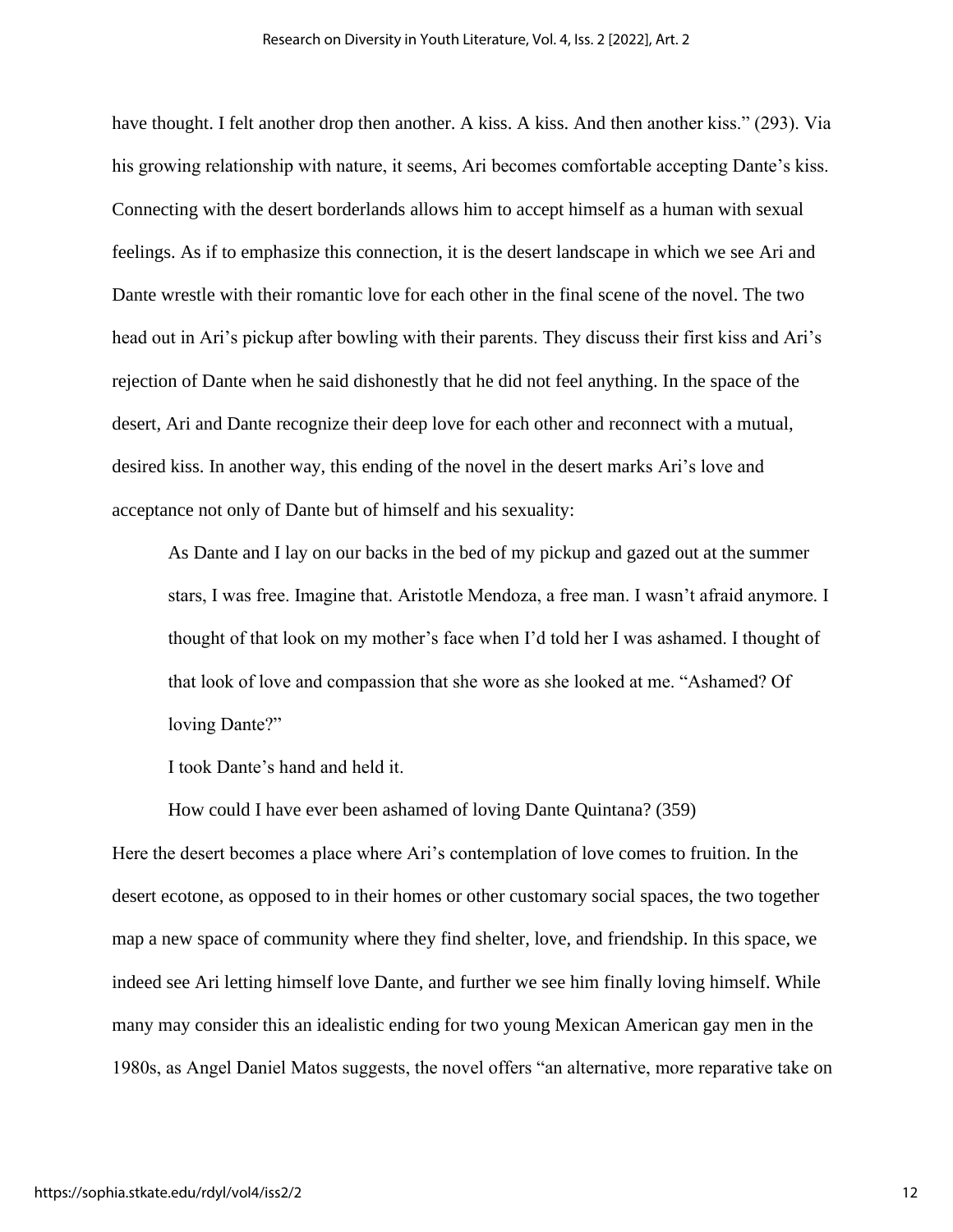the limits and possibilities of queer Latinx life in Texas in the late 1980s" (49). Building on Matos' analysis, it is important, for the viewpoint of this study, that the desert is the catalyst for this reparative take, revealing the power of healing through connections with the land and nature.

Through eco-poetics *Aristotle and Dante Discover the Secrets of the Universe* establishes a connection between people and land. Much like Anzaldúa's border theories that grew from lived experiences in the US/Mexico borderlands, the novel posits ecotones as reparative for healing the wound that separates human communities and as a balm for understanding the splits that humans experience as they seek to understand the secrets of the universe. Ecotones generate alternative possibilities where one can be *both/and* in terms of ethnic and sexual identity. The emergence of such possibilities, from multiple sites of resistance, environmental as well as social justice movements, creates spaces for healing. In this, the desert is radically redefined in as much as Ari and Dante's views of themselves.

#### **Eco-Poetic Activism in** *All the Stars Denied*

Set along the Texas/Mexico border, in this case the Rio Grande Valley of Texas, during the Great Depression (1929-33), *All the Stars Denied* tells the story of the deportation of over one million *mexicanos* to Mexico.<sup>6</sup> The "repatriation," as it was called, included the removal of people of Mexican heritage to Mexico; the majority (600,000) of these estimated one million people were US citizens (Balderrama and Rodríguez 195, 225). At the center of this story is protagonist Estrella (age 15) and her family, first, as they become the target of the Texas Rangers because of their protests to Juan Crow laws that legalized segregation of whites and Mexicans /

<sup>&</sup>lt;sup>6</sup> For information on this historical period, see Alanís Enciso and Balderrama and Rodríguez.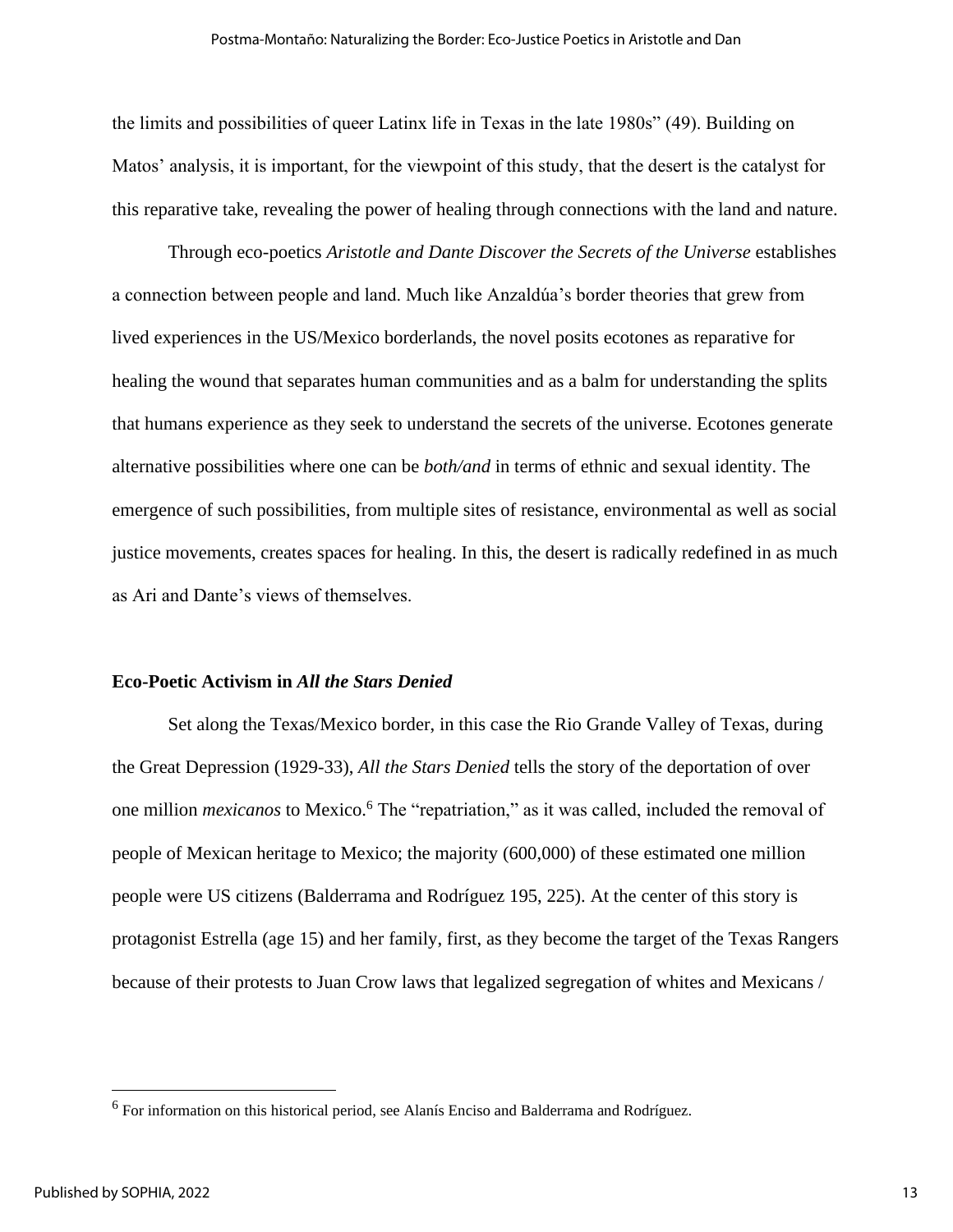Mexican Americans.<sup>7</sup> The family is separated from each other and deported to Mexico, even as they have been residents of the Rio Grande Valley since the original Spanish land grants in the mid-18<sup>th</sup> century.<sup>8</sup> In this, the novel does not shy away from acknowledging the numerous travesties faced by deportees, including the dehumanizing treatment before deportation as well as the struggles to survive in a nation and culture largely foreign to them.

Following García McCall's *Shame the Stars* (2016), which is set a generation earlier and features the struggles of Estrella's parents Joaquín and Dulceña in their fight with the Texas Rangers who murdered and lynched Mexicans and Mexican Americans with impunity, *All the Stars Denied* highlights what the collective historical memory of the US has either forgotten or occluded. Both novels thus propel the notion, as Angel Matos describes in his analysis of *Aristotle and Dante*, that young adult historical novels "commonly constitute[e] a reimagining of the past, one that either filters historical representation through contemporary ideologies and frameworks, or one that recuperates a history that has been omitted through patriarchal and normative pressures" (32). To Matos, this Janus-like sense of historical narratives allows readers to recuperate the past as a way not only to understand the present but also to imagine a more hopeful future. As a historical novel, *All the Stars Denied* thus offers the possibility that the deportation regime that ICE enacted at the time the novel was written would set off warning bells of the damage of such practices, past and present. Moreover, by foregrounding historical resistance to injustices via Estrella, the novel shows how resistances in the past offer activist models for present-day readers who can learn from their forbearers.

<sup>7</sup> For more on Juan Crow laws, see Muñoz Martinez.

 $8$  For more information on the Tejano communities in the  $18<sup>th</sup>$  and  $19<sup>th</sup>$  centuries, see Alonzo.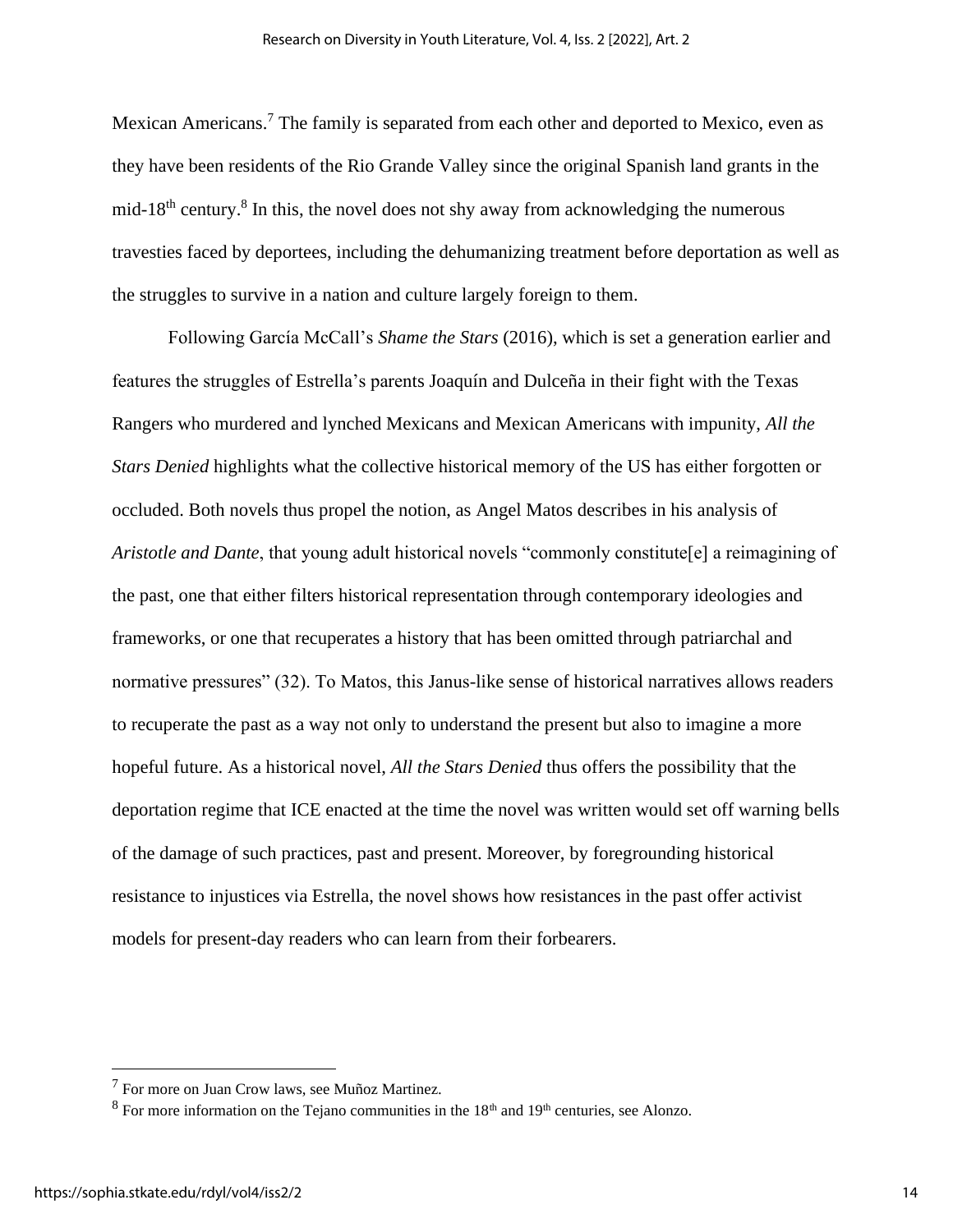Yet, even as *All the Stars Denied* showcases the effects of Juan Crow laws in Depressionera Texas that significantly impacted Mexicans and Mexican Americans, it is important to ask how eco-justice poetics frame the novel. For this we turn to Anzaldúa's historical observations on the Rio Grande Valley during and after this time period. As Anzaldúa states, "my grandmother lost all her cattle, / they stole her land" (30). The unlawful deportation and repatriation of thousands of Mexican and Mexican Americans and the subsequent takeover of their lands caused grave harm to families that had sustained themselves for decades by ranching. In the 1930s, Anglo prospectors turned large sections of scrubland more suitable for mesquites and cactus into cotton farms and citrus groves (31). This unsustainable form of agriculture lead to a destruction of the land, as Anzaldúa explains, "in my childhood I saw the end of dryland farming. I witnessed the land cleared" (31). By the time that Anzaldúa wrote *Borderlands / La Frontera* in the 1980s "farming irrigation had depleted and polluted the Rio Grande" (116) and the clear-cut lands exposed topsoil to destructive erosion.<sup>9</sup> To this, Priscilla Solis Ybarra notes that Anzaldúa's "environmental awareness helped her see the human crisis in this region, as well as how the land's exploitation relates to the injustices she finds in the human community" ("Borderlands" 115). Further, as an environmental scholar Sarah Jaquette Ray writing on Latinx literature highlights, "the colonial-capitalist patriarchy treats people it conceives as 'disposable' or expendable the same as it treats the environment" (147). This is to say that the colonial project of removing people systematically from their ancestral lands, evidenced in the deportation and

<sup>9</sup> Solis Ybarra cites Arturo Longoria, a reporter for the *McAllen Monitor* (a newspaper in the Rio Grande Valley), who states, "Soil erosion in deep South Texas had become so extensive in the late 1980s that the National Wildlife Federation called the Rio Grande Valley one of the most severely wind-eroded areas in the United States. The NWF research concluded that an average of fifteen tons of soil per acre was being lost annually in many parts of the region" (116).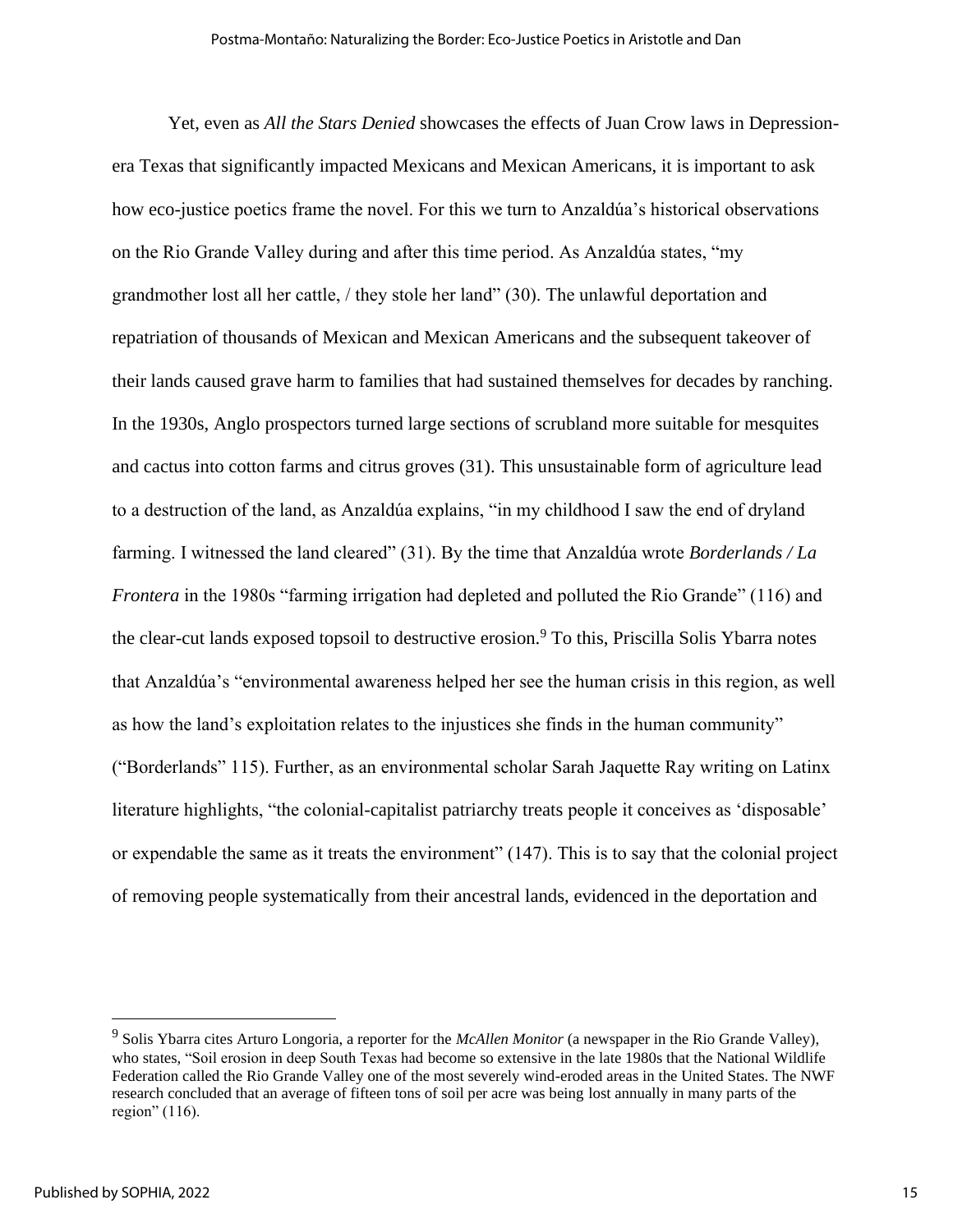repatriation of Mexicans and Mexican Americans, likewise leads to environmental degradation, the polluted river and topsoil erosion that Anzaldúa observes in *Borderlands / La Frontera*.

Positioning environmental concerns alongside human oppression, in the case of *All the Stars Denied*, opens a space where we can see how challenging these problems offers us the opportunity to heal both land and people. It is my argument that *All the Stars Denied* deliberately places eco-poems within a text that recovers injustices against Latinx people in order to showcase possible solutions to these complex problems, namely the need to target both environmental degradation and human oppression simultaneously. In such a strategy we find the possibility of better, more mutual relationships between humans and nature.

The importance of Estrella's eco-poems is underscored at the very start of the novel in a short author's statement on eco-poetry, defined as a genre that "explore[s] the natural world, including the nature of humans" and that "urges the reader to think critically about the layered meaning within the context of the poem." We learn that Estrella writes these poems in the tradition of Walt Whitman, Emily Dickinson, Pablo Neruda, Langston Hughes, Ernesto Cardenal, and others. To my view, herein is the delicate balance that García McCall hopes to strike: the poems "explore the natural world" while at the same time readers are to "think critically about the layered meaning with the context of the poem." In the following I examine in further detail how the "natural world" and the "layered meanings" offer a much needed Latinx perspective on environmental issues for young readers. At play in my analysis of Estrella's ecopoems is an exploration of this intertwined relationship between nature and people, with specific attention to the notion that environmental crises unfold alongside social crises. In particular, I point to the way that Estrella's eco-poetry allows her a locus from which to denounce injustices to the land and its inhabitants.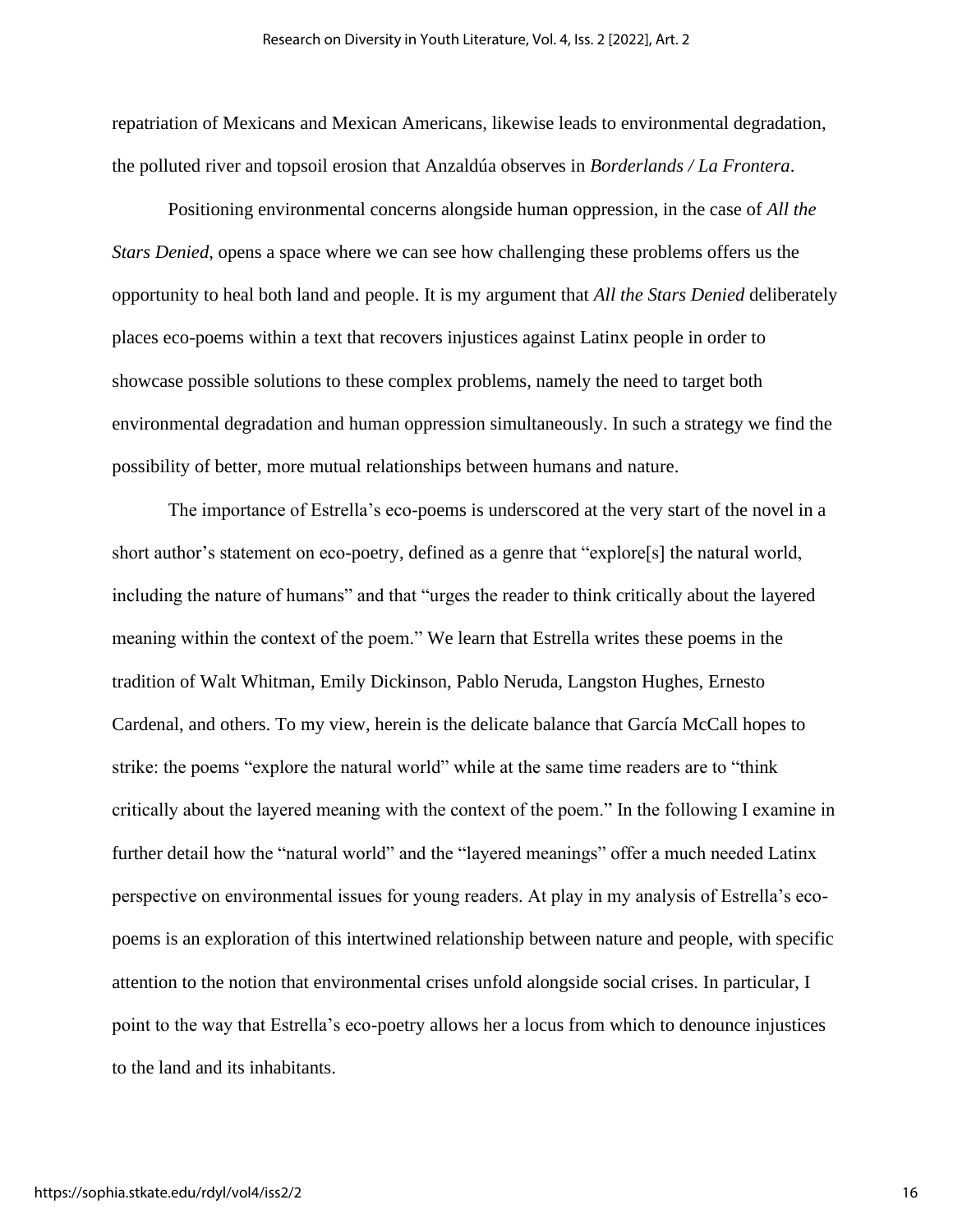As the novel opens, white citizens, many who are newly arrived to the area, have begun implementing Juan Crow laws. These laws, much like their close kin, Jim Crow laws in the southern United States, instituted segregation. The first poem that readers of the novel encounter entitled, "Beyond the Creek," speaks to these unjust laws:

Joyful crabgrass sings; the simple beauty of its long Thin fingers ascend to the sky on angled wings on tall rachis.

Smiling florets on slim spikelets; arms that bend Back and forth, and side to side; hands that swing,

And twirl, and glide. Its lovely dance seduces spring, And summer's besot by the charm it brings. But When the earth lies down to rest, the crabgrass dies

And leaves behind a void too great to sow with time. (0)

A literary devotee of Walt Whitman (28), Estrella's first poem seems to pay homage to Whitman's opus, *Leaves of Grass*, as it tells of the simple beauty of the joyful crabgrass. At the same time, however, Estrella chooses as her poetic subject crabgrass, a weed that most gardeners try to eradicate. In this way, the crabgrass appears to play the role of proxy for what is to come, the illegal seizure and deportation of Estrella and her family. Thus, while the poem emphasizes the borderlands as a natural place of water (the creek) and vegetation (the crabgrass) where human and nature intertwine as part of the natural ecology, interconnections between people and nature abound in her poem, ominously foreshadowing how the colonial-capitalist patriarchal project will uproot people from their ancestral lands. Here we are reminded of Anzaldúa's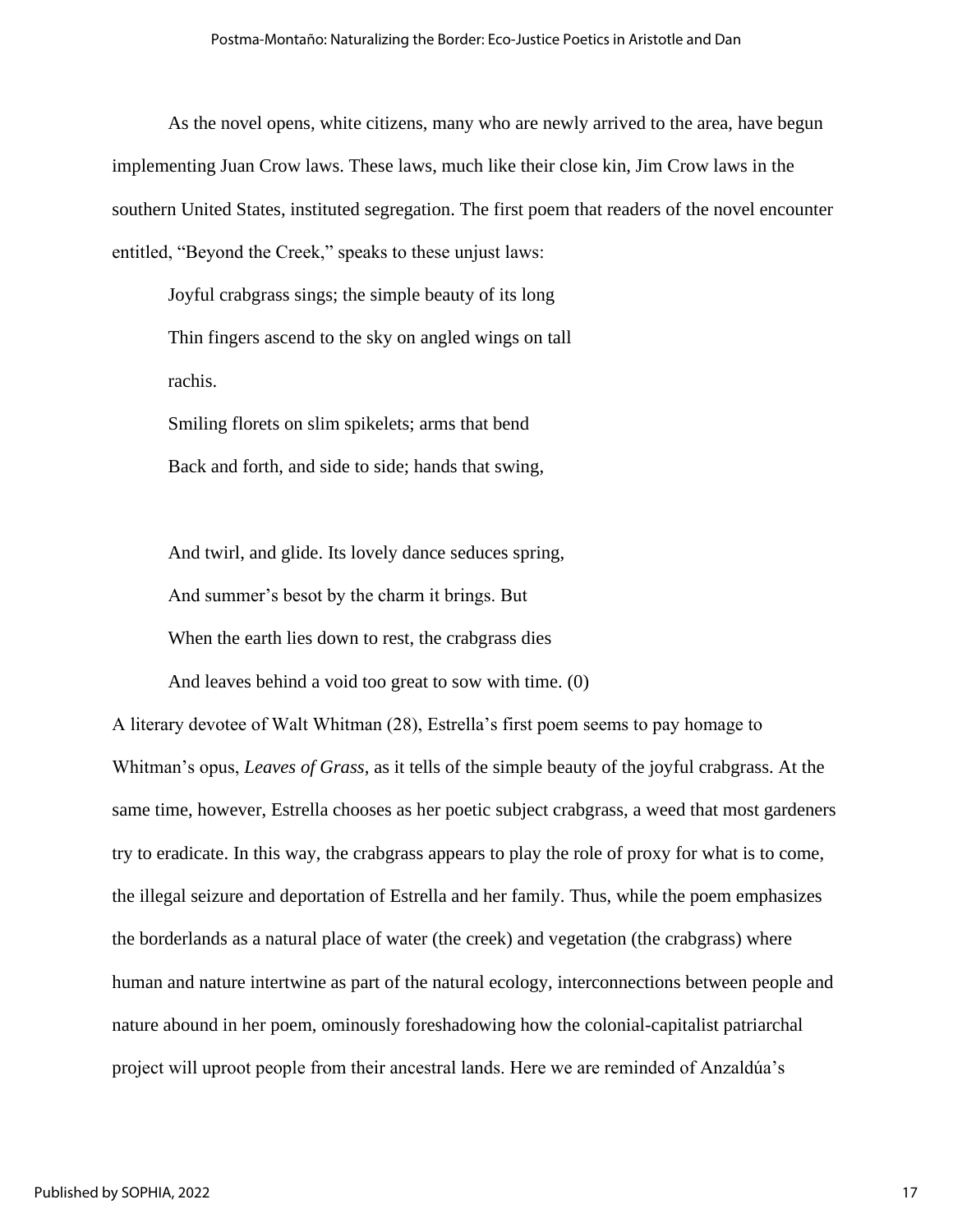statement regarding the internal colonization of Chicanx people, "we were jerked out by the roots, truncated, disemboweled, dispossessed, and separated from our identity and our history" (29-30). Thus by entangling natural images with social commentary, the poem evokes a long history of oppression of Latinx peoples in which they are treated like crabgrass, a weed in need of eradication. The poem reveals for us the deep conjoining of logics around race and nature.

Opening the novel with "Beyond the Creek" positions readers to evaluate these conjoined logics as they play out in the novel. After a contentious town meeting where Estrella and a group of Mexican Americans protest Juan Crow laws, the Texas Rangers are brought in to round up anyone who looks Mexican. Estrella barely escapes the initial wave of this racist frenzy by fighting off a lawman's attempt to detain her, though she is bruised in the process. Back at home, her mother notes that the white newcomers to town and their legal posse, the Texas Rangers, treat them "¡Como vacas o chivas! That's how they see us, Joaquín. We are nothing more than burdensome beasts, *the neighbor's cattle*, a nuisance to be driven off what they see as *their* land even though *we've* been here far longer" (44). Estrella's father adds to these metaphors, which soon will find materiality, that they are "mauled and harangued and loaded up on farm trucks, como bestias" (44). Soon thereafter, the family is rounded up, their ancestral house is burned to the ground, and they are sent in cattle cars to El Paso / Juárez for repatriation.

Whether it is the use of terminology such as "rounded up" (38, 52, 67), a term designated for herding cattle, or the action of putting Mexicans and Mexican Americans on cattle cars, the impetus is to make Estrella, her family, and others believe they are less than human. As Claire Jean Kim notes, exclusionary work occurs precisely at the synergistic taxonomies of race and species: "Animalization has been central not incidental to the project of racialization, and Blackness, Indianness, and Chineseness have been articulated on U.S. soil for centuries in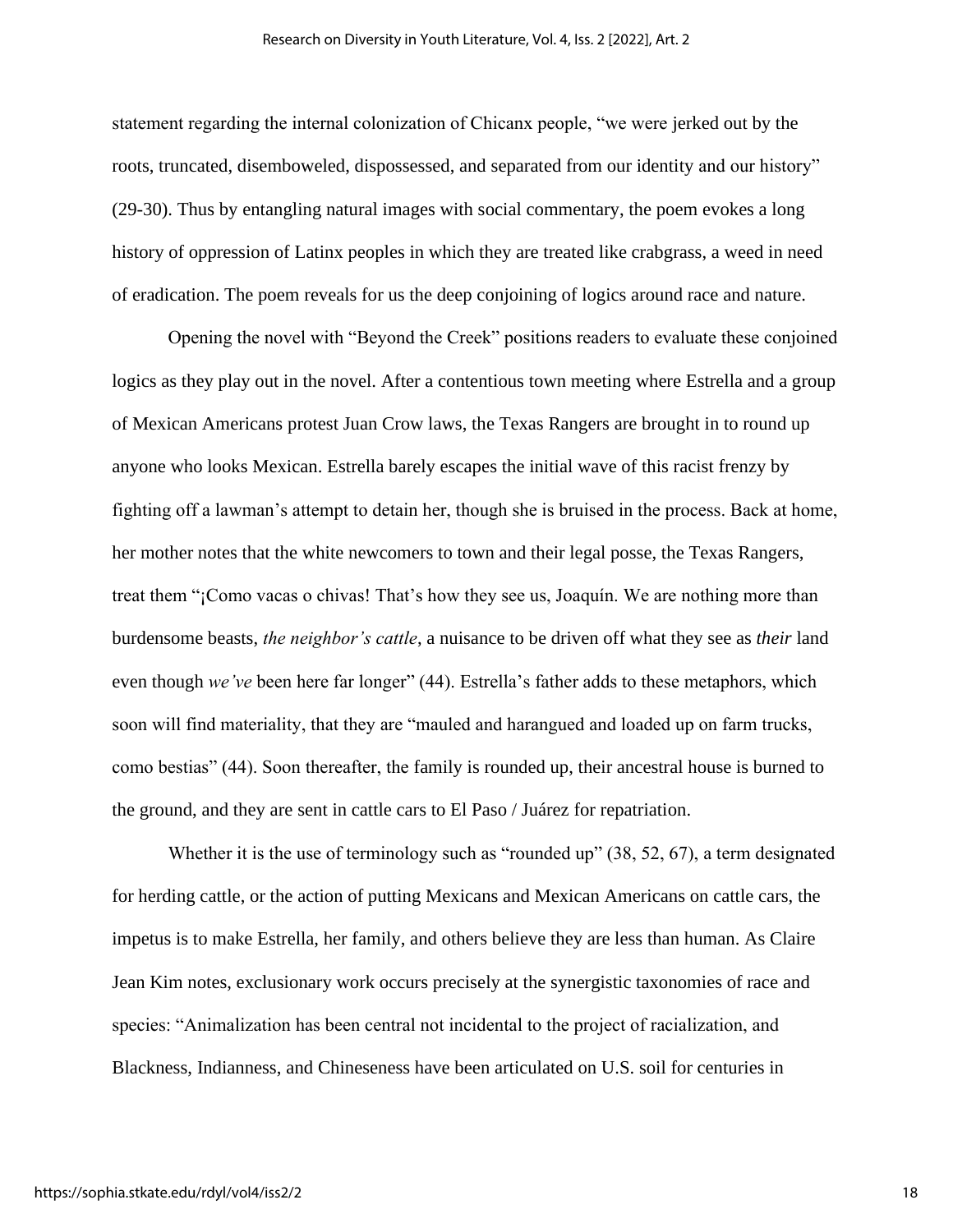continuous and intimate relationship with notions of animality and nature" (18). In this, Kim further states that race "has been articulated in part as *a metric of animality*, as a classification system that orders human bodies according to how animal they are—and how human they are not—with all of the entailments that follow" (18, italics in original). *All the Stars Denied* shows how these metaphors of animality find materiality in the form of round ups and then deportations. Human bodies that are seen as goats or cattle, that is, seen within a metric of animality, allow for all the entailments that follow.

What is celebratory about the novel is that Estrella resists, not by buying into an anthropocentric hierarchical model of nature, but by foregrounding the dignity of animals.<sup>10</sup> She flips the narrative by finding strength and beauty in the natural world, specifically by drawing on positive attributes of animals to understand herself and her experience. For example, in her poem "Across the Road," the speaker describes the forced migration of cows in the driving rain. And yet, even as the cows are "resigned" to the "forceful rain," the cows "keep / Their eyes to the ground as if in prayer" (113). The poem closes with an image of the cows as they "walk steadily, calmly, and don't look back" (113). Rather than brute beasts, the cows embody spiritual endurance in the face of hardship. By refusing to appropriate the language of the abuser through the rejection of an anthropocentric model, Estrella strategically overturns the colonialist narrative of humans dominating land and animals and white people dominating Brown people.<sup>11</sup> In such a way, Estrella unveils the overarching calculus of racism that relies on making certain humans believe they are animals. Her eco-poems further counter this logic by emphasizing that animals have an inherent dignity, and thus, by extension, people too.

<sup>10</sup> See theorist Donna J. Haraway's studies *When Species Meet* and *Staying with the Trouble*.

 $11$  See Wald et al. for a discussion on race, colonialism, and environmentalism.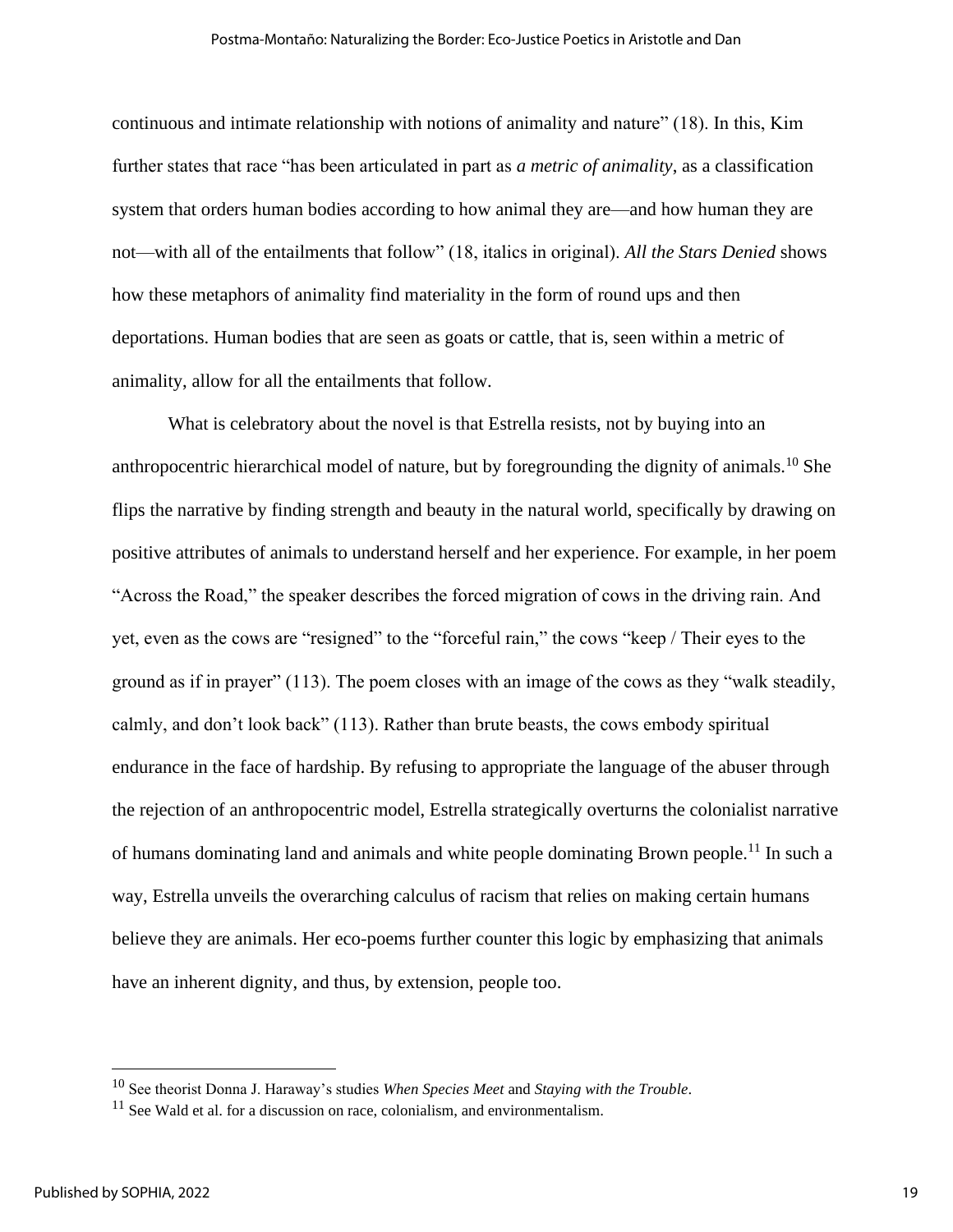Being a resistance fighter, however, is not easy, as "Along the Barbed-Wire Fence," one of the last poems in the novel, elucidates.

Along the barbed-wire fence, an oak has matured. Its golden heart pierced by the barbed wires of the barricade it has engulfed. Four lines of barbaric fencing, swallowed up, imprisoned

within fifty rings of stout, slow-breathing bark. The anchoring posts push and tug with the passing seasons, but the oak is stoic, unmoved — its heavy trunk incorrigible.  $(260)$ 

Similar to her other poems, in "Along the Barbed-Wire Fence" Estrella creates an atmosphere in which the resilience of the natural world undermines human-made havoc. The oak is "stoic, / unmoved," no matter how much the "anchoring posts push and tug"  $(260)$ .<sup>12</sup> Though the "four lines / of barbaric fencing" have attempted to kill it by piercing "its golden heart," the oak has fought back: it has "swallowed" the barbed-wire, "imprisoned" it "within fifty rings of stout, slow-breathing / bark" (260). The natural world overcomes the violence of humans; the barbedwire fence that sought to imprison the oak has itself become imprisoned. Though not all is perfect, given that the oak has been pierced to its golden heart and Estrella and her family have been unjustly seized and deported to Mexico, the novel and the poem within it imagine what can be gained by resistance.

<sup>12</sup> The oak tree in *All the Stars Denied* evokes García McCall's semi-autobiographical verse novel, *Under the Mesquite* (2011), in which the author utilizes images of nature to open discussions on inclusion and belonging. For a full discussion on nature and the mesquite tree in *Under the Mesquite*, see Herrera.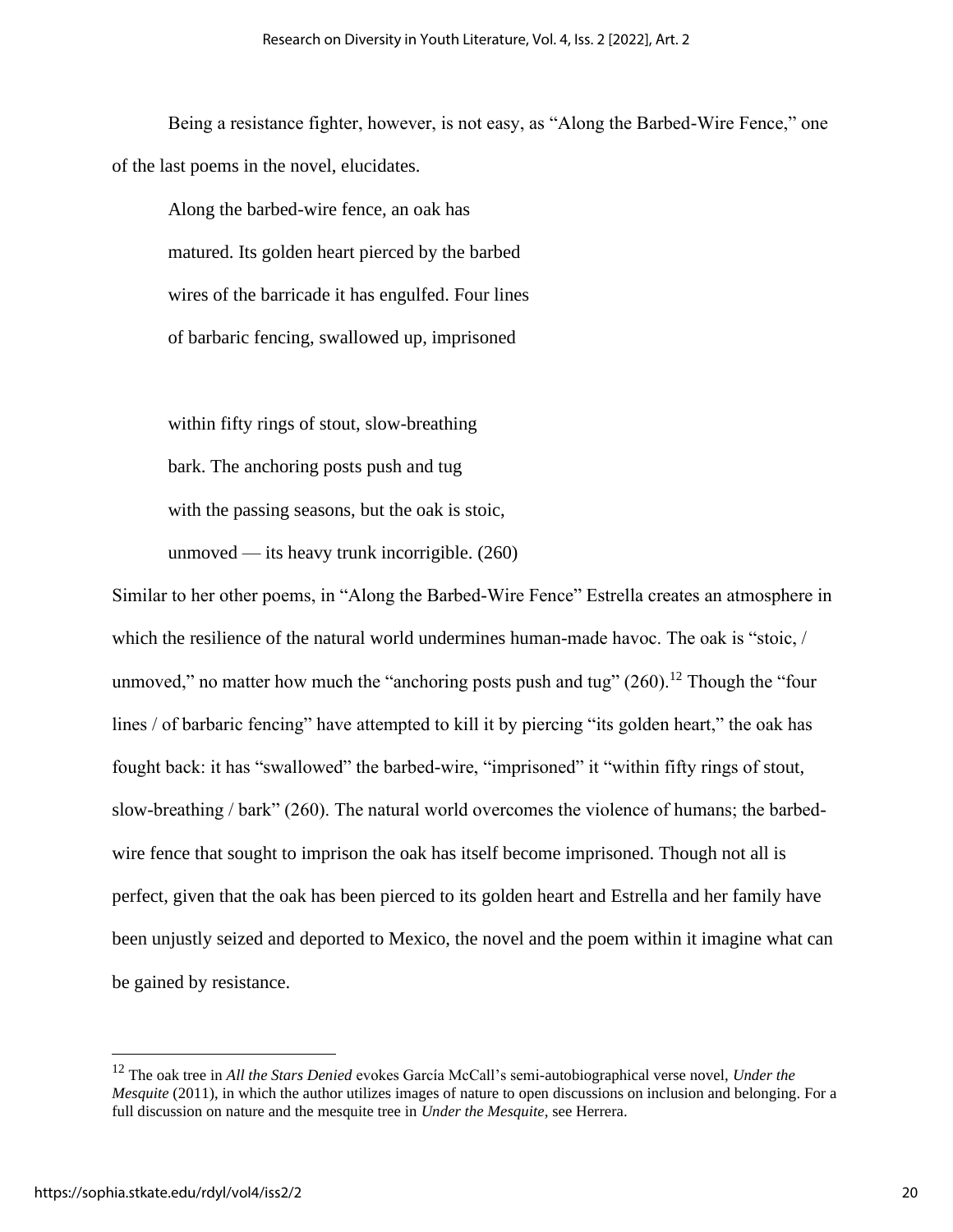The oak's resistance to barbed-wire, evoking the poet's resistance to oppression in the borderlands, is significant. Barbed-wire, that the poem calls "barbaric," in Latinx history was, as Monica Muñoz Martinez notes in *The Injustice Never Leaves You: Anti-Mexican Violence in Texas*, a "favored tool for defining private property and guaranteed the successful colonization of the western United States" (12). As she explains, Anglo ranchers fenced the landscape in the 1870s impeding grazing patterns for livestock and altering ideas about "open land use and communal access practiced by rancheros for numerous generations" (12). This use of barbed wire and fencing, along with its subsequent impact on ranching, led to the sale of land for commercial farming—shifting the economy to one of ranching to farming within a decade. Soon, "Ethnic Mexicans in the Southwest found themselves assigned as manual agricultural labor in this new economy, giving rise to the popular Mexican saying '*con el alambre vino el hambre*' with the barbed wire came hunger" (12). In describing the barbed-wire as "barbaric," Estrella reconceives the barbed-wire not as the instrument of progress and prosperity as seen from an Anglo perspective, but from a Latinx perspective, as a harbinger of oppression. In naming this history of oppression, she takes back power from colonizing forces. As Levins Morales explains, "One of the first things a colonizing power, a new ruling class, or a repressive regime does is attack the sense of history of those they wish to dominate by attempting to take over and control their relationships to their own past" (69). Further, such historical empowerment, as Levins Morales reminds us, means that "we inevitably swim rivers, lift barbed wire, and violate No Trespassing signs" (88). Put another way, an awareness of history leads to empowerment and from empowerment comes transformation of self and of the world.

It, thus, is not surprising that the novel ends with an eco-poem about a prickly pear cactus that has grown in Estrella's ancestral home since before she was born and a letter to her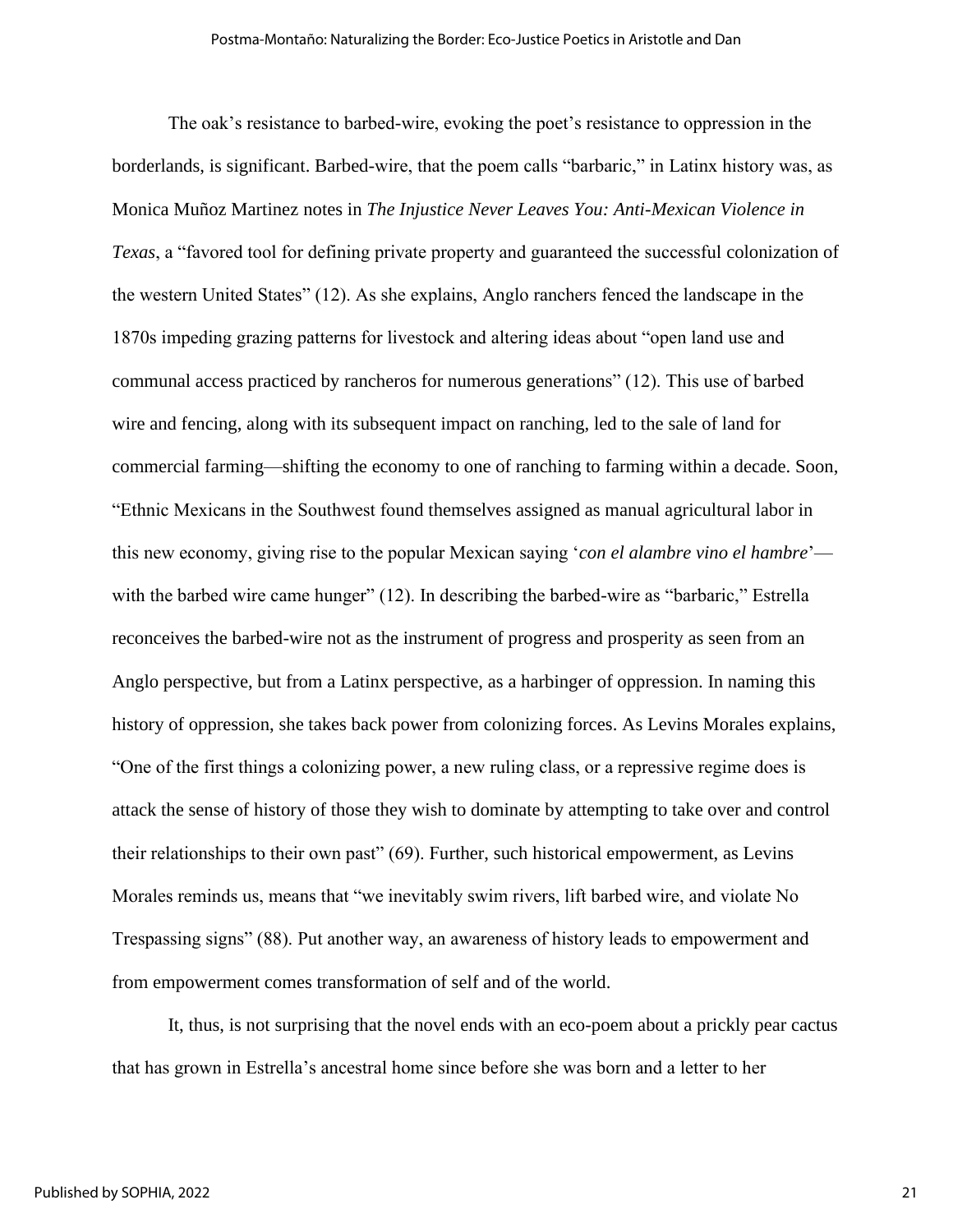grandmother, after whom she was named. In "Too Late" the poet gestures at what can happen from oppression, when like the prickly pear that had a tender heart when it was young now has "tough skin and thorns outside" from "years of abuse" (298). In her letter to her grandmother, Estrella wonders about how miraculous it was that "despite all the things that went wrong in your world, you stayed loving and kind not just to your family but to your people" (299). In other words, Estrella does not want to become like the prickly pear cactus; instead, she hopes that "I never grow thorns or become so tough, so hardened by life, that I lose touch with my true self my identity as a mexicana, a loving, courageous woman" (299). Transformations can take a variety of courses, Estrella proposes. Properly empowered by history, that is, understanding that ancestors and predecessors who fought for social justice did not allow their "tender hearts" to become "hard, and crude, and thick" (298), means that transformation can take the form of becoming "my true self" (299). For Estrella, transformation entails becoming more, not less, of who she is: a loving, courageous mexicana.

Present in *All the Stars Denied*, therefore, is an intentional disruption of historical and nature writing. While the novel details the tragic history of Juan Crow in Texas and the resultant illegal deportation of US citizens, it strategically does so by foregrounding Estrella's deep cultural attachment to the natural world. In this, *All the Stars Denied* serves as a powerful LatCrit counter-story that directs our attention to the often silenced and marginalized voices on *both* social justice activism and environmental concerns.<sup>13</sup> In Estrella's eco-poems, we find social justice issues and environmental concerns co-existing in ecological balance. The novel invites readers, especially young Latinx readers, to know this history and to imagine radical new kinships in their social and environmental activism.

<sup>&</sup>lt;sup>13</sup> See Anguiano et al. for a further discussion on connecting environmental justice advocacy with Latino Critical Race Theory (LatCrit).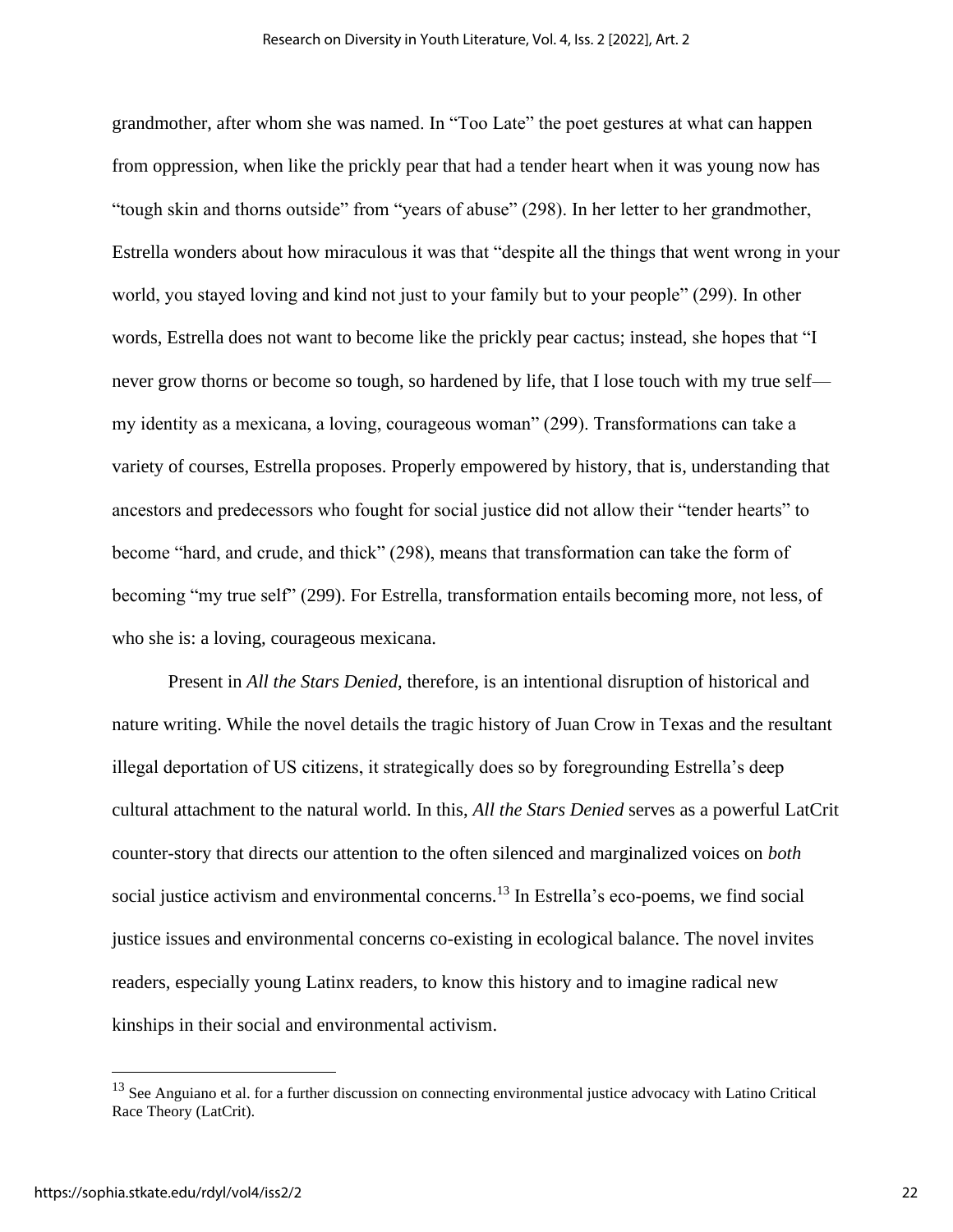### **Eco-Justice in Latinx Kid Lit**

One of my primary goals with this article has been to invite us to listen attentively to Latinx voices on eco-justice. While environmental literature often has been the purview of white, middle class, largely urban writers, these two Latinx young adult novels allow us to re-imagine environmental thought within social and cultural contexts. In doing so, this reconceptualization has allowed us to rectify "some destructive ecocritical practices, challenging the field to once and for all abandon its tacit approval of settler colonialism implicit in its first wave enthusiasm for the pastoral and the biocentric" (Solis Ybarra, *Writing* 10). By listening to Latinx voices, we are provided ways of addressing both social justice *and* environmental concerns. In the process of emphasizing nature in the borderlands these novels have opened a space where we consider who is invited and who is excluded from conversations on the environment. *Aristotle and Dante*  and *All the Stars Denied*, in this regard, have much to offer. These young adult novels point to the significant ways that Latinxs push forward for justice, while at the same time, inviting more complex understandings of the interconnections between land, people, race, violence, and healing as well as signaling the power of eco-justice poetics and eco-activism.<sup>14</sup> Further, inviting young readers to see themselves as activists in justice causes for Latinx peoples, land, and identity may yield new insights on eco-justice and Latinx environmentalisms. These connections and insights, I believe, will help us foster new and better relationships between humans and nature.

<sup>&</sup>lt;sup>14</sup> At the 2019 Children's Literature Association conference in Indianapolis, Michelle Martin and J. Elizabeth Mills brought our attention to the lack of children's books that centered Black children and the environment in their presentation "Welcoming Black Children into Literary Wildscapes." As scholars, teachers, librarians, and advocates of kid lit, I wonder in what ways we can continue this discussion on eco-justice in ethnic-American children's and young adult literature.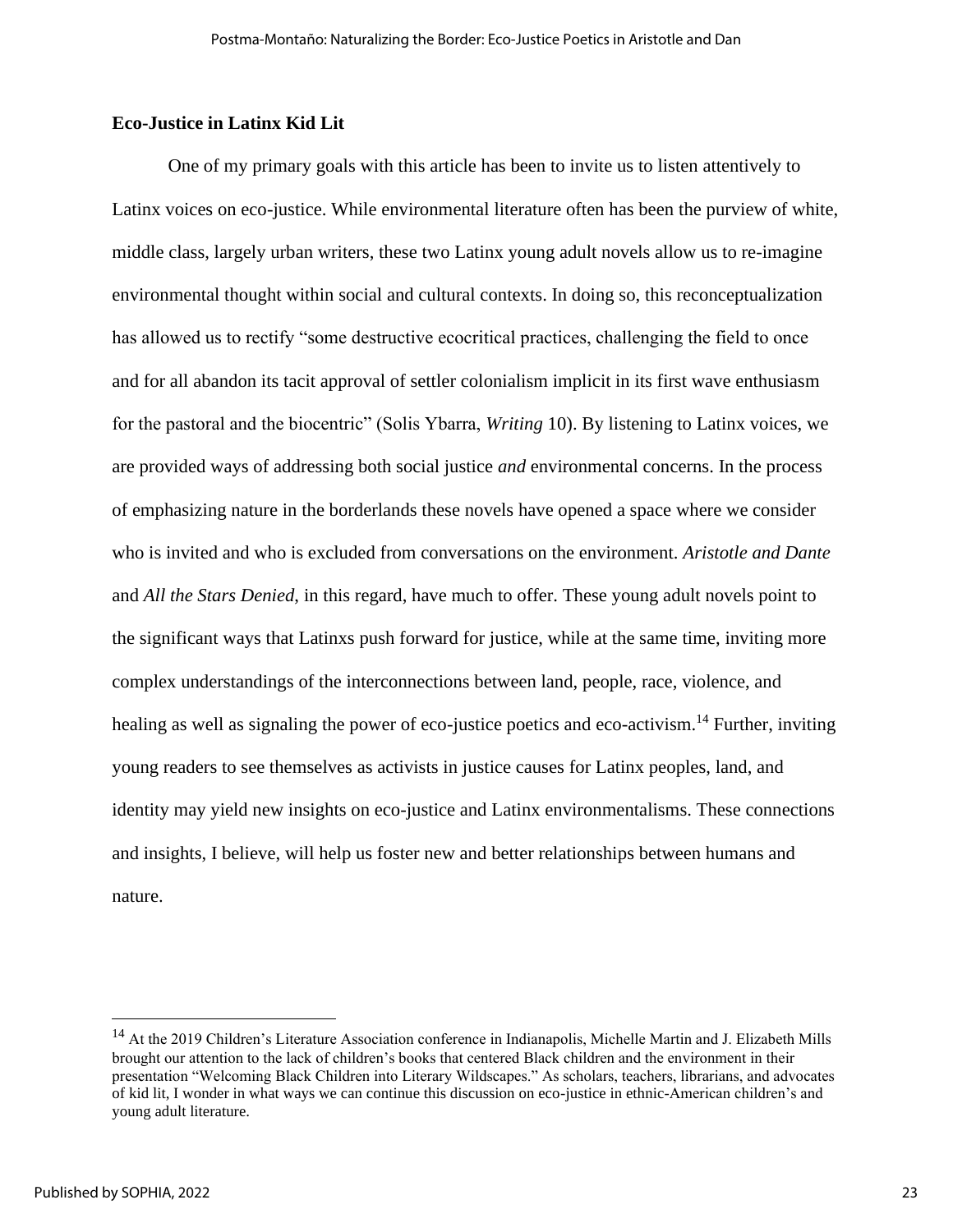#### **Works Cited**

- Alanís Enciso, Fernando Saúl. *They Should Stay There: The Story of Mexican Migration and Repatriation during the Great Depression.* U of North Carolina P, 2017.
- Alonzo, Armando C. *Tejano Legacy: Rancheros and Settlers in South Texas, 1734-1900*. U of New Mexico P, 1998.

Anguiano, Claudia, Tema Milstein, Iliana De Larkin, Yea-Wen Chen, and Jennifer Sandoval. "Connecting Community Voices: Using a Latino/a Critical Race Theory Lens on Environmental Justice Advocacy." *Journal of International and Intercultural Communication*, vol. 5, no. 2, 2012, pp. 124-143.

Anzaldúa, Gloria. *Borderlands / La Frontera*: *The New Mestiza.* Aunt Lute, 1999.

Balderrama, Francisco E. and Raymond Rodríguez. *Decade of Betrayal: Mexican Repatriation in the 1930s.* U of New Mexico P, 2006.

García McCall, Guadalupe. *All the Stars Denied.* Tu Books, 2018.

Haraway, Donna J. *Staying with the Trouble: Making Kin in the Chthulucene.* Duke UP, 2016.

---. *When Species Meet.* U of Minnesota P, 2007.

- Herrera, Cristina. "Seeking Refuge *Under the Mesquite* Nature Imagery in Guadalupe García McCall's Verse Novel." *Children's Literature Association Quarterly,* vol. 44, no. 2, 2019, pp. 194-209.
- Keating, AnaLouise. "From Borderlands and New Mestiza to Nepantlas and Nepantleras: Anzaldúan Theories for Social Change." *Human Architecture: Journal of the Sociology of Self-Knowledge*, vol. IV, pp. 5-16.
- Kim, Claire Jean. *Dangerous Crossings: Race, Species, and Nature in a Multicultural Age*. Cambridge UP, 2015.